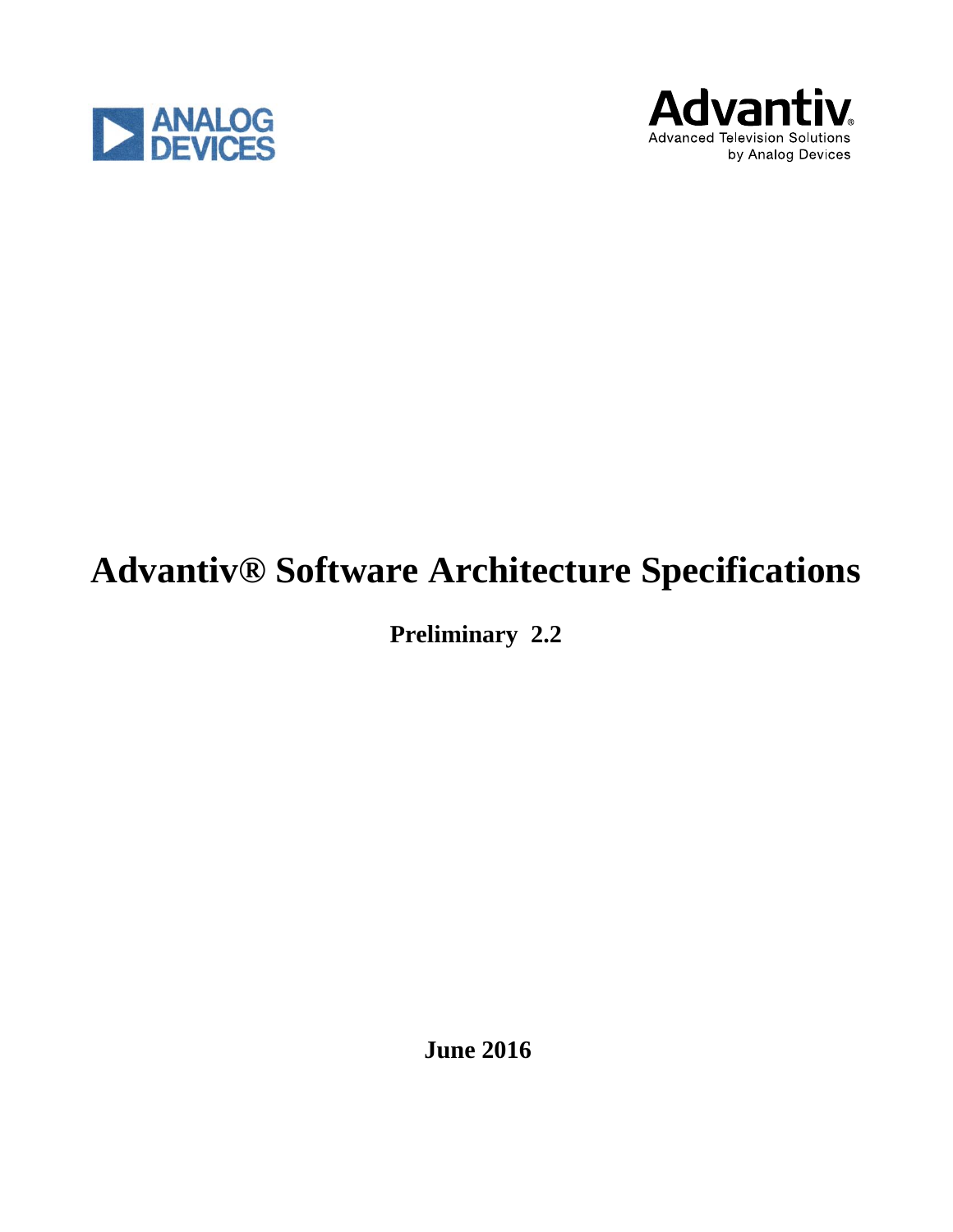# **Revision History**

| <b>Revision</b> | <b>Date</b>                     | <b>Remarks</b>                                       |  |
|-----------------|---------------------------------|------------------------------------------------------|--|
| 1.0             | October 22 <sup>nd</sup> , 2008 | Initial revision.                                    |  |
| 1.1             | May 12, 2009                    | Added Middleware into section 3                      |  |
| 1.2             | June 11, 2009                   | <b>Updated Links and References</b>                  |  |
| 1.3             | July 16th, 2009                 | Adjusted for ATV EVAL board                          |  |
| 1.4             | October 16th, 2009              | Updated the Folder structure for U0.5                |  |
|                 |                                 | Changed to Rev 1.4                                   |  |
| 1.5             | January $8th$ , 2010            | Corrected terminology for application/driver         |  |
|                 |                                 | Added middleware block to architecture diagram       |  |
| 1.6             | February 23rd, 2010             | Added application sub-module in the Platform module  |  |
|                 |                                 | of the architecture diagram                          |  |
| 1.7             | March 30, 2010                  | Removed reference to default HDMI Rx interrupt from  |  |
|                 |                                 | HAL_INT1Pending and HAL_Int2Pending                  |  |
|                 |                                 | descriptions.                                        |  |
| 2.0             | June 28, 2012                   | Updated overall document to reflect changes in DVP   |  |
|                 |                                 | evaluation hardware platforms.                       |  |
| 2.1             | Sep 02,2013                     | Added, copyright and product information sections,   |  |
|                 |                                 | performed editorial corrections and updates          |  |
| 2.2             | Dec 10,2013                     | Folder structure updated for cross point application |  |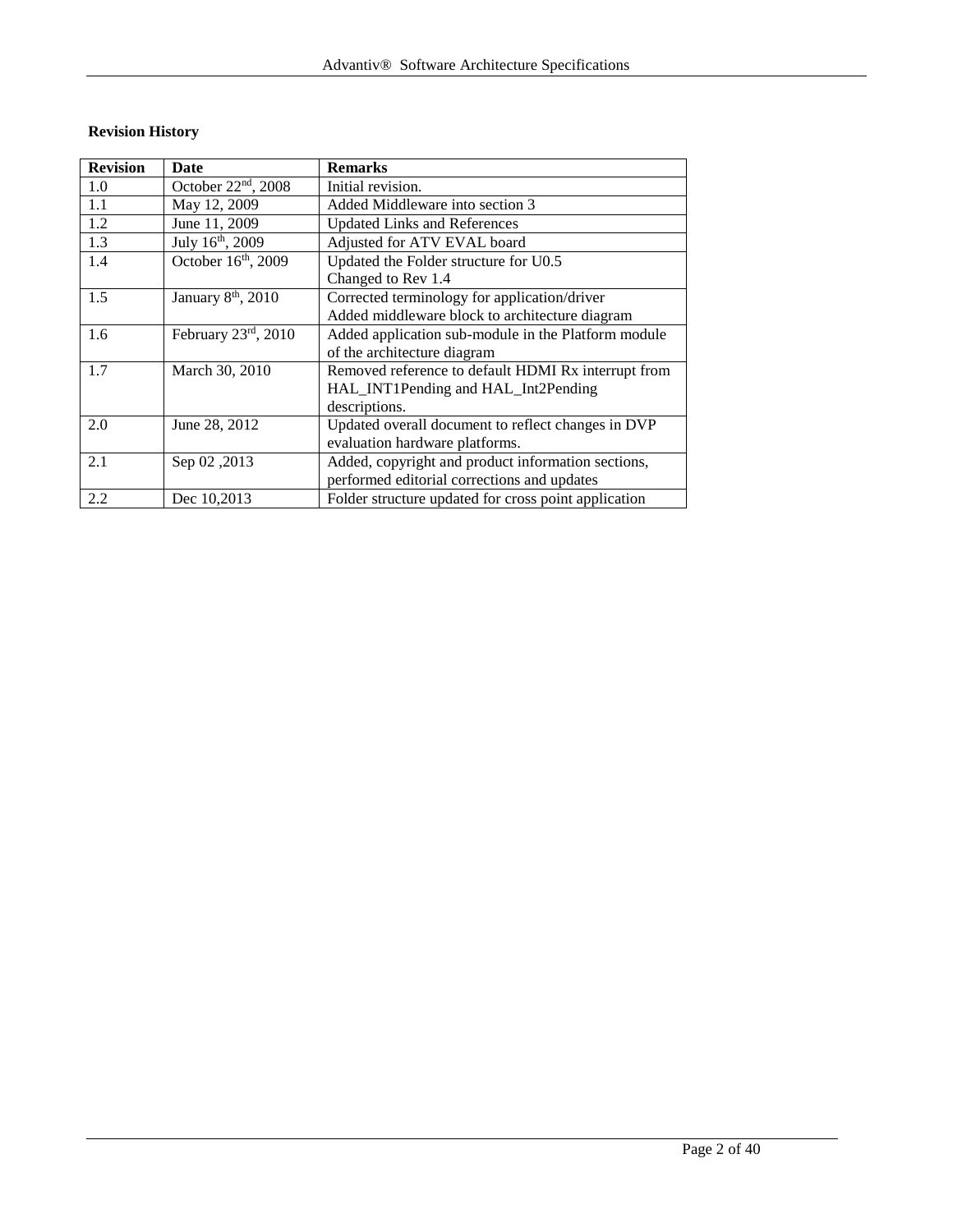# **Table of contents**

| 1.0 |                  |  |
|-----|------------------|--|
| 1.1 |                  |  |
| 2.0 |                  |  |
| 2.1 |                  |  |
| 2.2 |                  |  |
| 3.0 |                  |  |
| 3.1 |                  |  |
| 3.2 |                  |  |
| 3.3 |                  |  |
| 4.0 |                  |  |
| 5.0 |                  |  |
|     |                  |  |
| 5.1 |                  |  |
|     | 5.1.1<br>5.1.2   |  |
| 5.2 |                  |  |
|     | 5.2.1            |  |
|     | 5.2.2            |  |
|     | 5.2.3            |  |
|     | 5.2.4            |  |
|     | 5.2.5            |  |
|     | 5.2.6            |  |
|     | 5.2.7            |  |
|     | 5.2.8            |  |
|     | 5.2.9<br>5.2.10  |  |
|     | 5.2.11           |  |
|     | 5.2.12           |  |
|     | 5.2.13           |  |
|     | 5.2.14           |  |
|     | 5.2.15           |  |
|     | 5.2.16           |  |
|     | 5.2.17           |  |
|     | 5.2.18           |  |
|     | 5.2.19           |  |
|     | 5.2.20<br>5.2.21 |  |
|     |                  |  |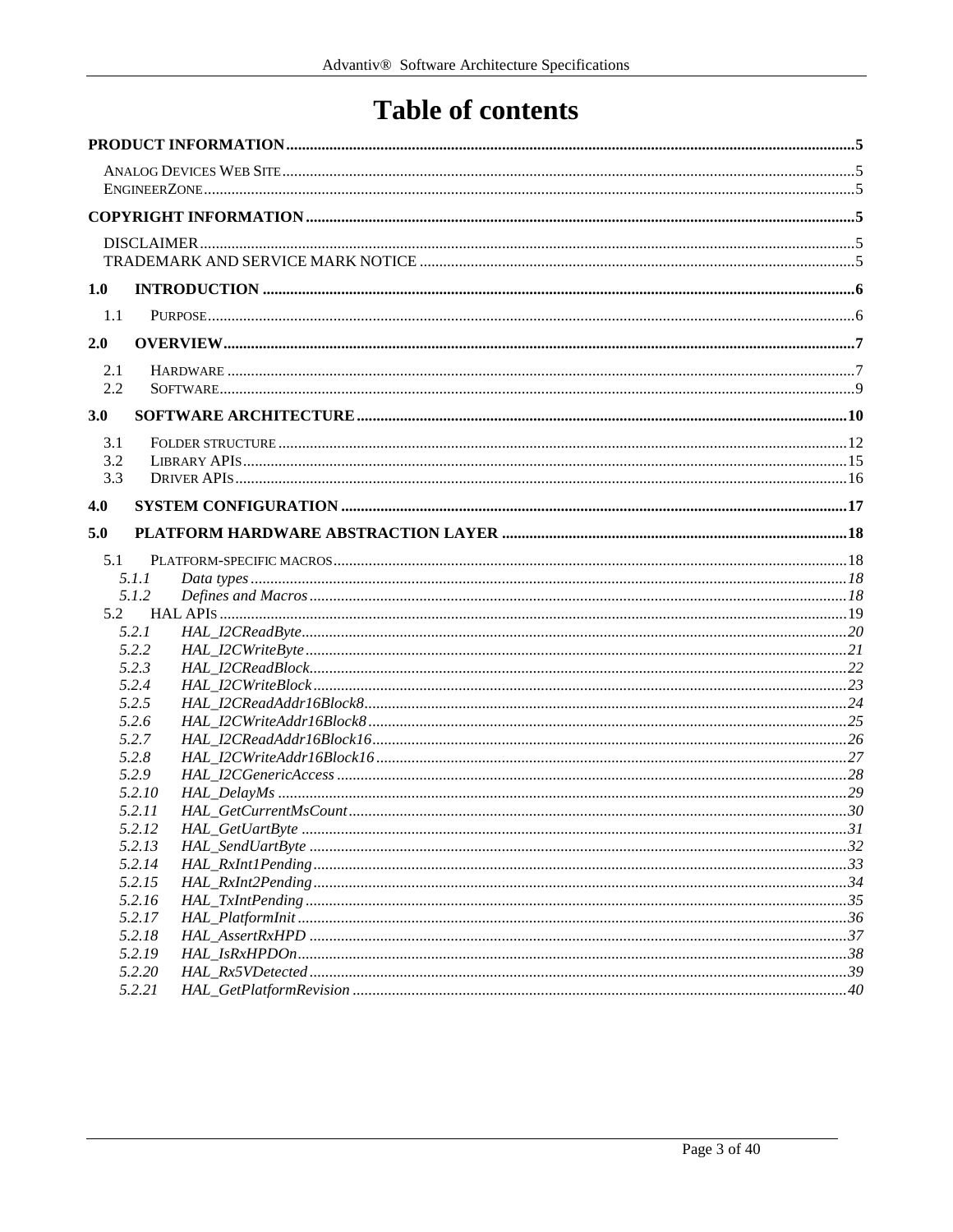# **Table of figures**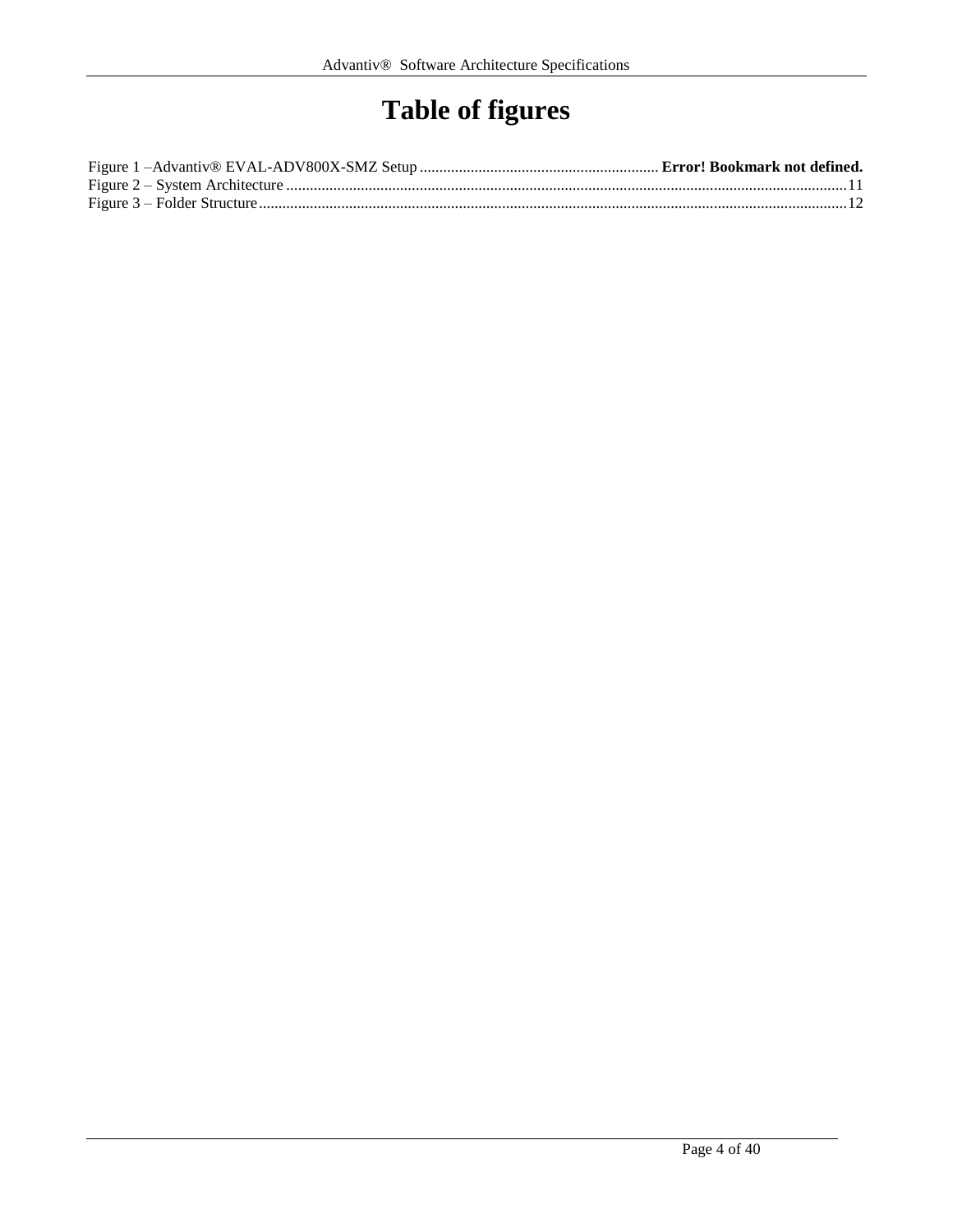# <span id="page-4-0"></span>**PRODUCT INFORMATION**

<span id="page-4-1"></span>Product information can be obtained from the Analog Devices Web site and other Web sources.

#### *Analog Devices Web Site*

The Analog Devices Web site, www.analog.com, provides information about a broad range of products—analog integrated circuits, amplifiers, converters, and digital signal processors. To access a complete technical library for each video product family, go to http://www.analog.com/en/audiovideo-products/products/index.html.

Also note, MyAnalog.com is a free feature of the Analog Devices Web site that allows customization of a Web page to display only the latest information about products you are interested in. You can choose to receive weekly e-mail notifications containing updates to the Web pages that meet your interests, including documentation errata against all manuals. MyAnalog.com provides access to books, application notes, data sheets, code examples, and more. Visit MyAnalog.com to sign up. If you are a registered user, just log on. Your user name is your e-mail address.

### *EngineerZone*

<span id="page-4-2"></span>EngineerZone is a technical support forum from Analog Devices. It allows you direct access to Analog Devices technical support engineers. You can search FAQs and technical information to get quick answers to your questions about Analog Devices video products at http://ez.analog.com/community/video.

# <span id="page-4-3"></span>**COPYRIGHT INFORMATION**

<span id="page-4-4"></span>© 2012 Analog Devices, Inc., ALL RIGHTS RESERVED. This document may not be reproduced in any form without prior, express written consent from Analog Devices, Inc.

## *DISCLAIMER*

Analog Devices, Inc. (ADI) reserves the right to change this product without prior notice. Information furnished by Analog Devices is believed to be accurate and reliable. However, no responsibility is assumed by Analog Devices for its use; nor for any infringement of patents or other rights of third parties which may result from its use. No license is granted by implication or otherwise under the patent rights of Analog Devices, Inc.

The information contained in this document is proprietary of ADI. This document must not be made available to anybody other than the intended recipient without the written permission of ADI.

<span id="page-4-5"></span>The content of this document is believed to be correct. If any errors are found within this document or if clarification is needed, contact the video community on EZ forum (http://ez.analog.com/community/video).

# *TRADEMARK AND SERVICE MARK NOTICE*

The Analog Devices logo is a registered trademark of Analog Devices, Inc. The Advantiv® and Blackfin® are registered trademarks of Analog Devices Inc. All other brand and product names are trademarks or service marks of their respective owners.

All other brand and product names are trademarks or service marks of their respective owners.

Analog Devices' Trademarks and Service Marks may not be used without the express written consent of Analog Devices, such consent only to be provided in a separate written agreement signed by Analog Devices. Subject to the foregoing, such Trademarks and Service Marks must be used according to Analog Devices' Trademark Usage guidelines. Any licensee wishing to use Analog Devices' Trademarks and Service Marks must obtain and follow these guidelines for the specific marks at issue.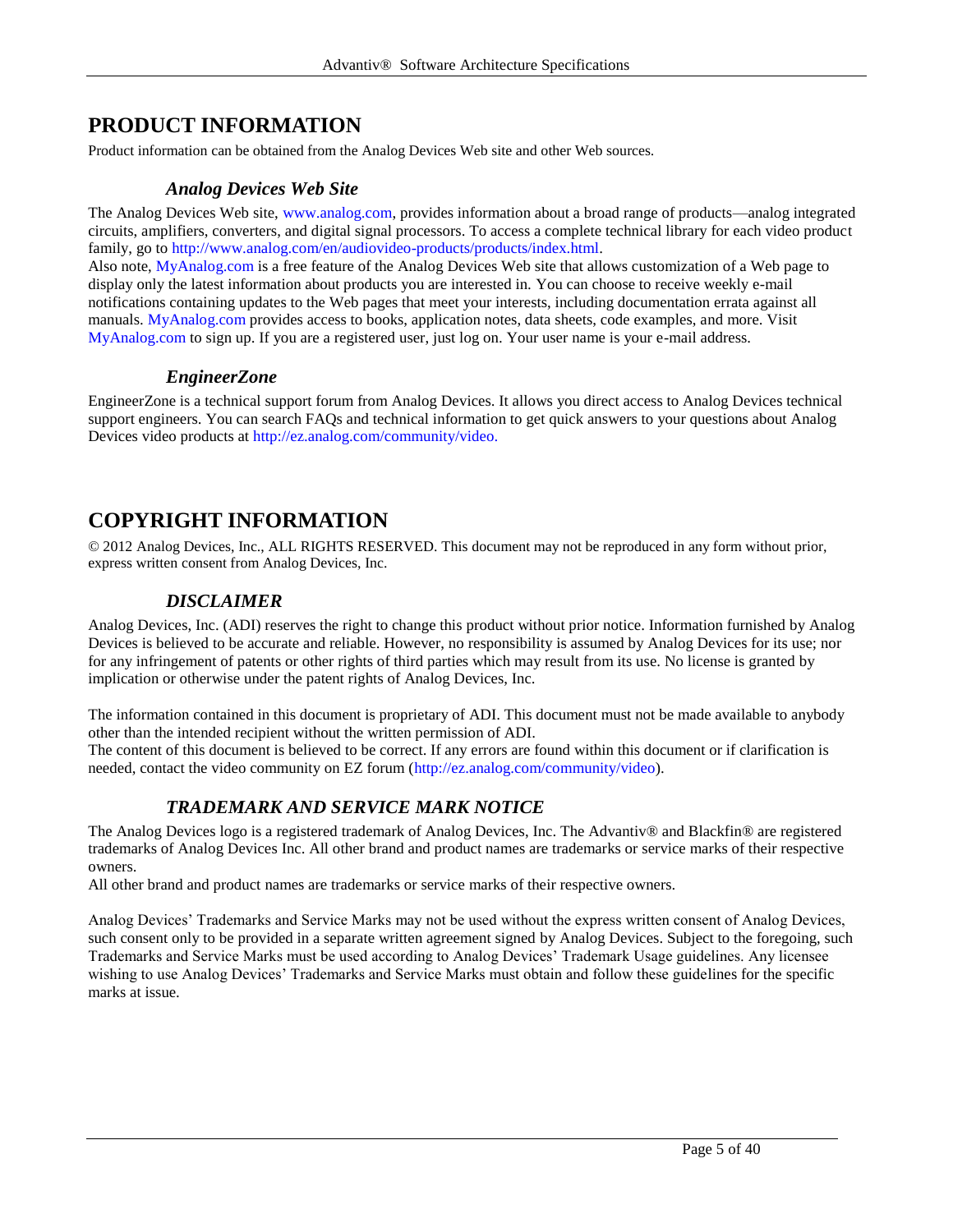# <span id="page-5-0"></span>**1.0Introduction**

# <span id="page-5-1"></span>*1.1 Purpose*

This document describes the general structure of the Advantiv software running on ADI Advantiv Video Evaluation platforms.

The Advantiv software stack consists of several software modules, including receiver, transmitter and platform libraries and the various applications that make use of those libraries such as a TV, a DVD player or an AVR system.

Although some applications may not require the use of all modules in the system, this document still serves as the *only* design document for any parts of the system that are common to all modules, whether they are used by a particular application or not. The user can choose to ignore the modules which are irrelevant to his/her particular needs. For a description of design particulars of any module not covered in this document, please refer to each module design document and API reference.

Besides the software architecture, this document also describes the guidelines that are observed when designing various parts of the system software so that integration and porting efforts to different platforms are minimized or greatly reduced.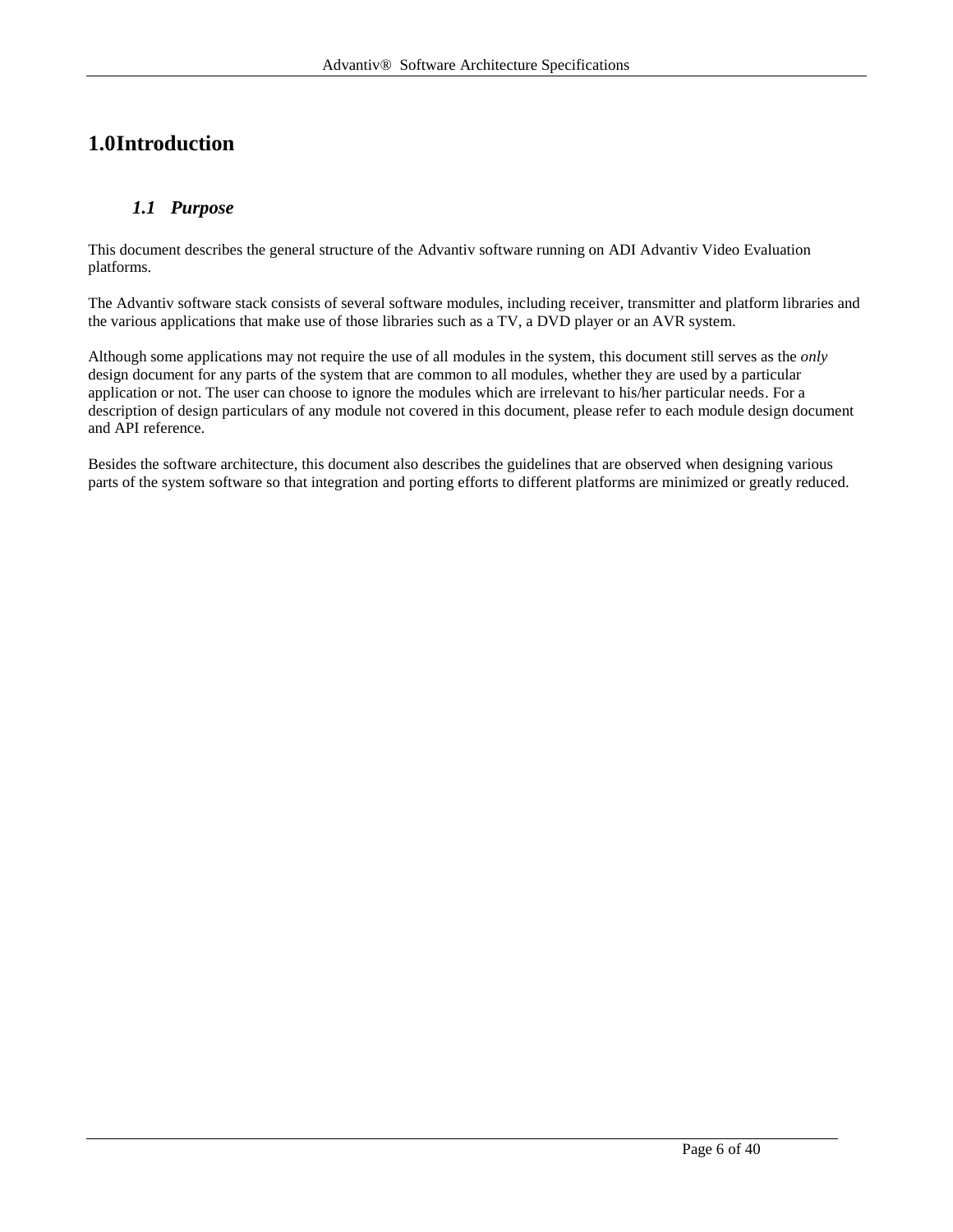# <span id="page-6-1"></span><span id="page-6-0"></span>**2.0 Overview**

### *2.1 Hardware*

The hardware platforms targeted by the Advantiv software example application are the various Advantiv product reference platforms from the various Consumer and Professional groups for the Advantiv products. These include but not limited to

• the Advantiv® Evaluation platforms



**Figure 1 – Advantiv® EVAL-ADV800X-SMZ Platform Components**

All platforms have a microprocessor to run the example software applications. . The Advantiv standalone platforms have Blackfin® microprocessor to run system software.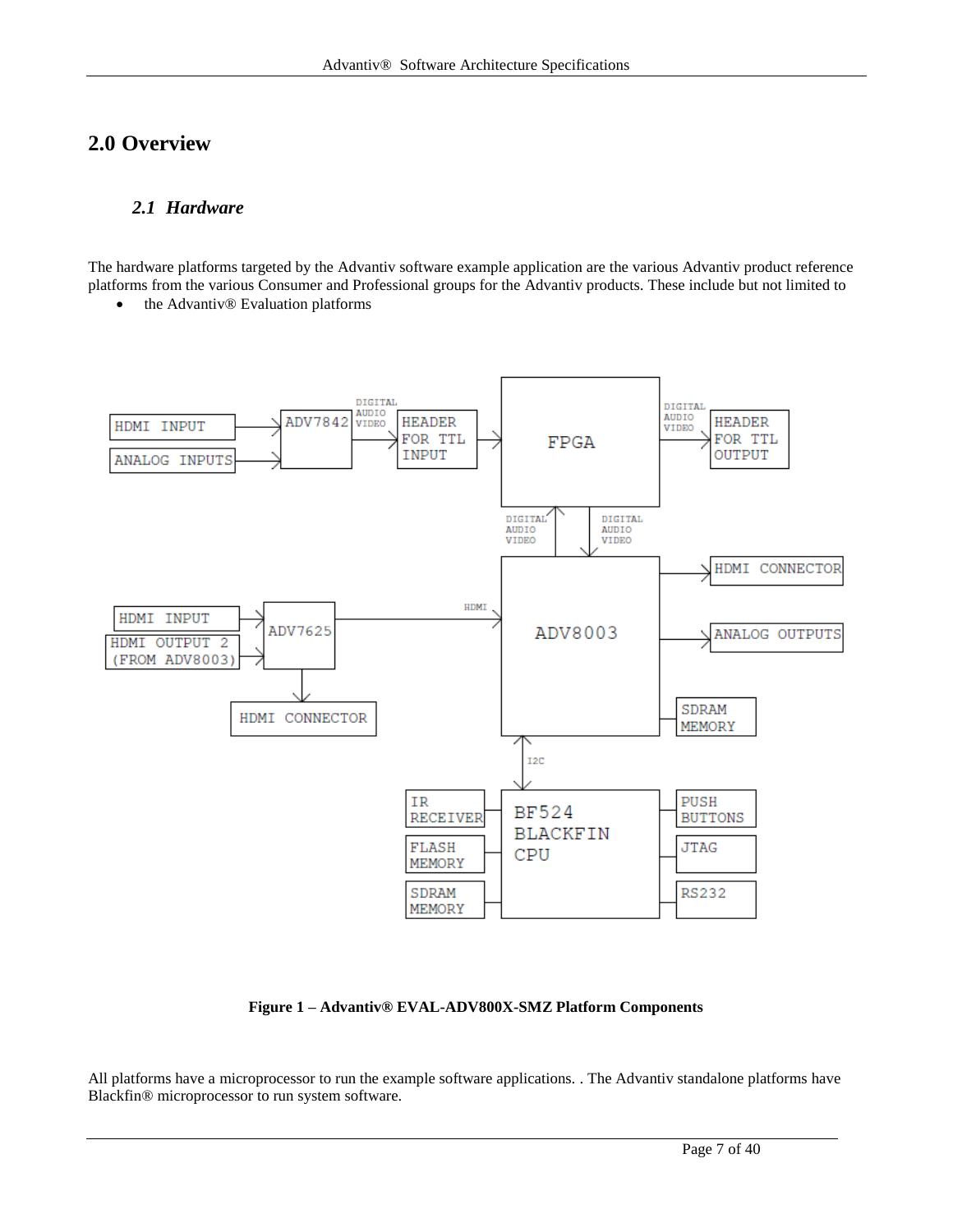All platforms have a mini USB connector to control various components externally (using I2C) and a DB9 UART connector for system debugging. In addition the platforms may have a VGA connector to output video data to a VGA monitor, Analog audio I/O connectors and optical audio I/O connectors to output SPDIF or Analog audio to external speakers, audio headers for external connections. Please refer to the relevant evaluation platform schematic and user guide for full details on the hardware connections the software application will reflect the capability of the target hardware.

Each platform will include at least discrete ADI HDMI Rx and HDMI Tx pair (ADV7842 & ADV7511, ADV7619& ADV7511, ADV7611 & ADV7513) as or an ADI Transceiver device (ADV7623 or ADV7850). As ADI has a wide portfolio of video products depending on the platform other devices such as analog decoders, encoders and HDMI Muxes are also supported by the Advantiv software and may be included in an example software application.

The hardware configuration for a specific application, however, varies depending on the requirements of the application. A TV or receiver application, for instance, will typically use the RX board only to receive A/V data and output the received audio and/or video through the motherboard's VGA and Analog audio out. Alternatively, an HDMI TX board could also be used to output the received A/V data through HDMI interface.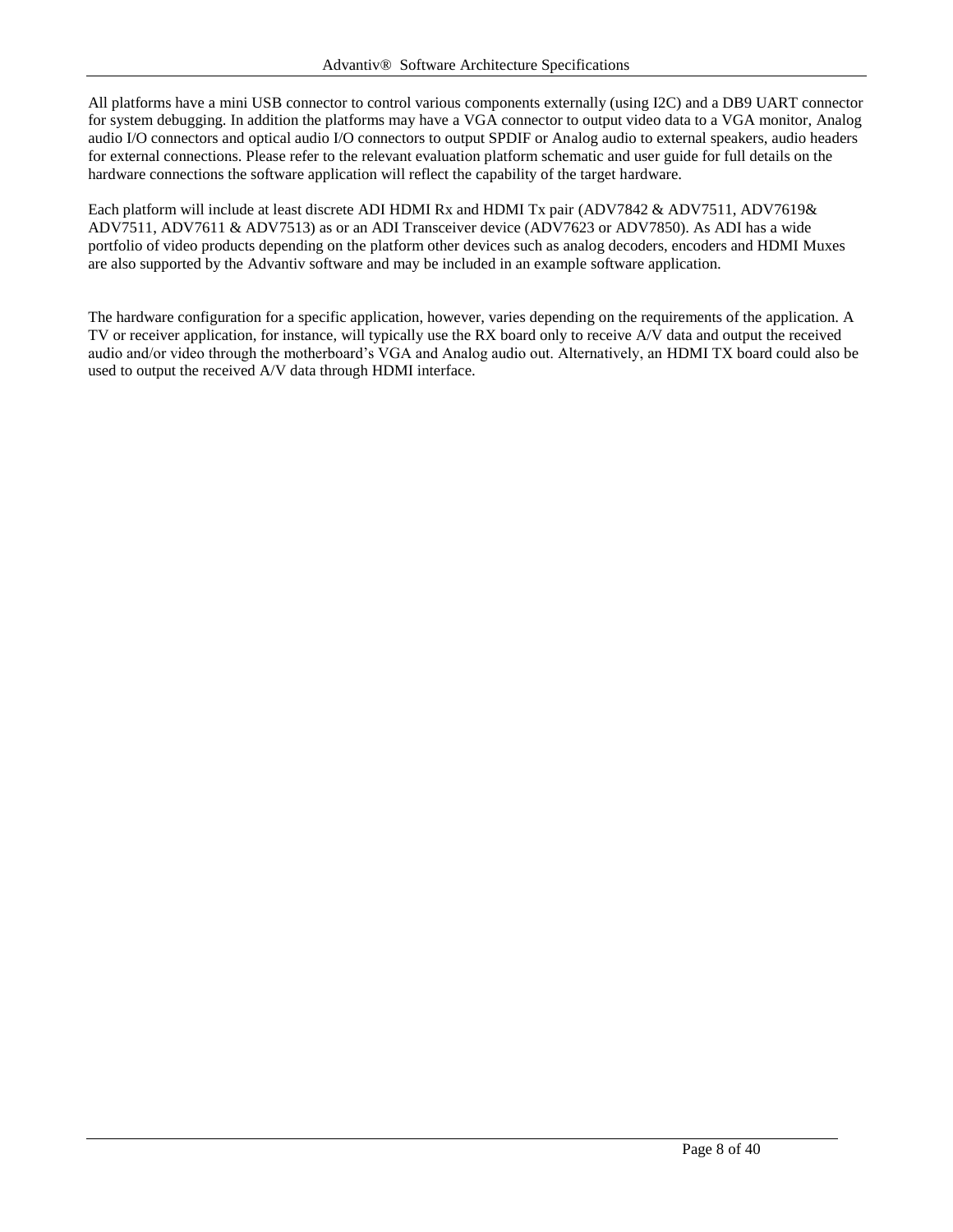## <span id="page-8-0"></span>*2.2 Software*

All system software (application, libraries and otherwise) are developed and tested on the targets hardware micro-controller, be it BlackFin®. However the intent of the software is to provide an abstract API interface that will remain consistent across platforms, silicon revisions, and where possible, across chip families. The goal is to minimize porting effort to any target platform during the initial phases of integration, and maximize re-use of the existing application when moving to the future chip generations.

As such, the APIs exported by the Advantiv software stack are designed carefully so that it accommodates (as much as possible) variations in hardware characteristics and allow (within reason) for future expansion.

Since the Advantiv software stack is designed to run on any platform. All hardware interfaces are abstracted in the source code such that porting to any other platform can be done with ease. Hardware initialization is also abstracted in the source and no direct reference to any hardware component is made outside the hardware abstraction layer.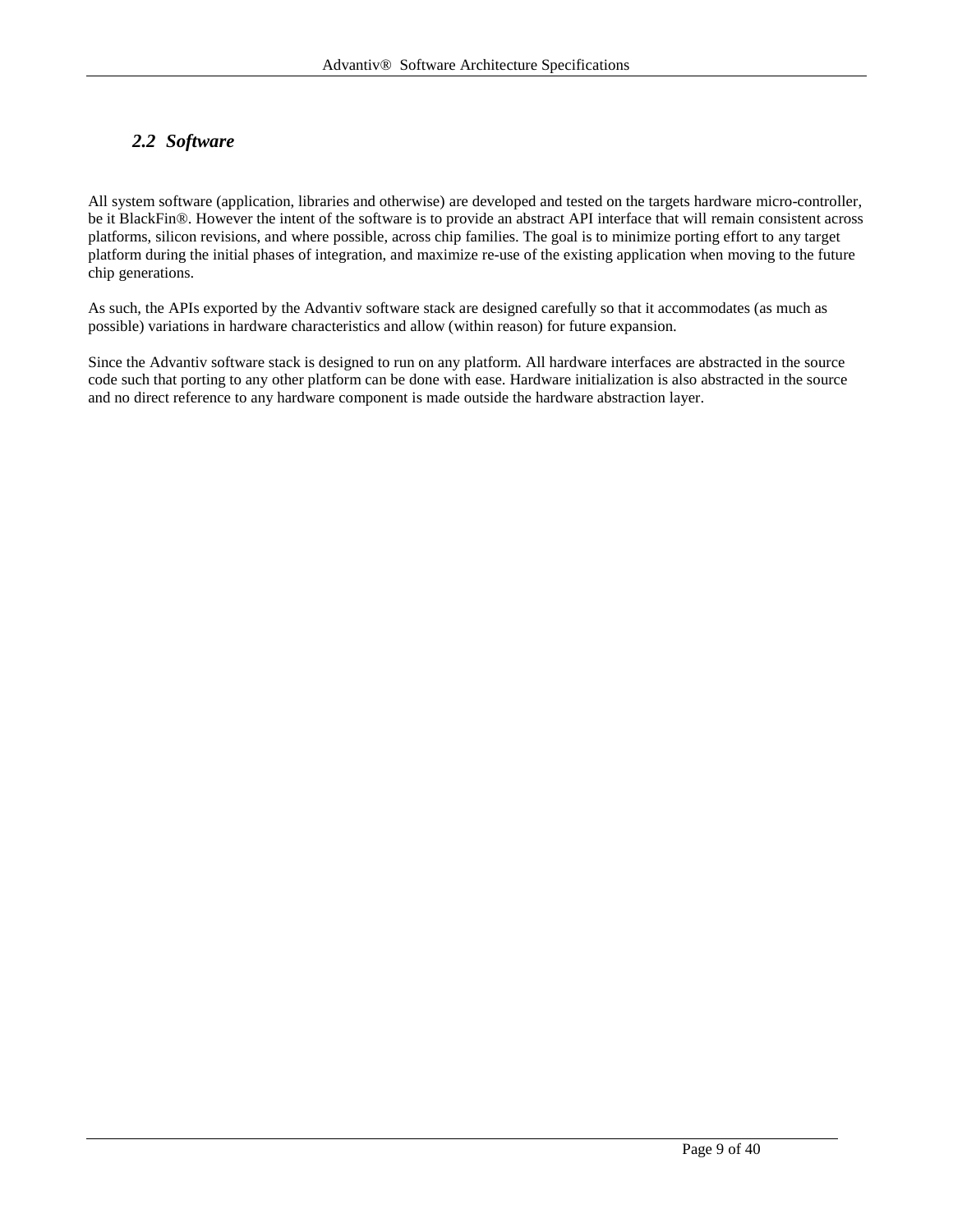# <span id="page-9-0"></span>**3.0 Software architecture**

The Advantiv software stack is divided, internally, into four layers. The intention is that the application (the top layer) only "sees" the next layer (The RX, TX and platform libraries APIs) while the reset of the system remains essentially hidden.

The four layers, from top to bottom are:

- 1- The application
- 2- The RX, TX and Platform library APIs
- 3- The RX and TX Hardware Abstraction Layer
- 4- The Platform Hardware Abstraction Layer

The Advantiv RX and TX libraries are a software layer that sits between the application and the rest of the system. The libraries are intended to serve two purposes:

- 1- Provide the application with a consistent set of APIs that can be used to configure RX and TX hardware without the need to use low-level register access. This makes the application portable across different revisions of the silicon or even across different hardware modules.
- 2- Provide basic services to aid the application in controlling the RX and TX modules, such as interrupt service routine, HDCP high-level control and status information.

The libraries do not, in any shape or form, alter the configuration or state of the RX or TX hardware on its own. It is the responsibility of the application, for example, to poll for status, read and parse info-frames, read and parse EDID, send EDID to the source, check for changes in operating conditions and configure the hardware accordingly. The libraries acts only as an abstraction layer between the application and the hardware.

Following is a diagram of the overall system architecture. The modules in the grey rectangle represent the software supplied by ADI that is portable across platforms. The application and Platform HAL are supplied by ADI as an example for the reference platforms.

Although the application can gain direct access to the hardware using the RX/TX HAL or platform HAL I2C Read/Write functions (The dotted lines in the diagram), this practice is strongly discouraged by ADI as it breaks the layered structure of the software and reduce the application portability across silicon revisions or platforms.

Depending on application preference, the libraries and ISR can provide notification events to the application (via a predefined call-back function) to indicate status changes or reception of certain data packets. This notification can be enabled or disabled at compile time as described in each module specific design and API documents.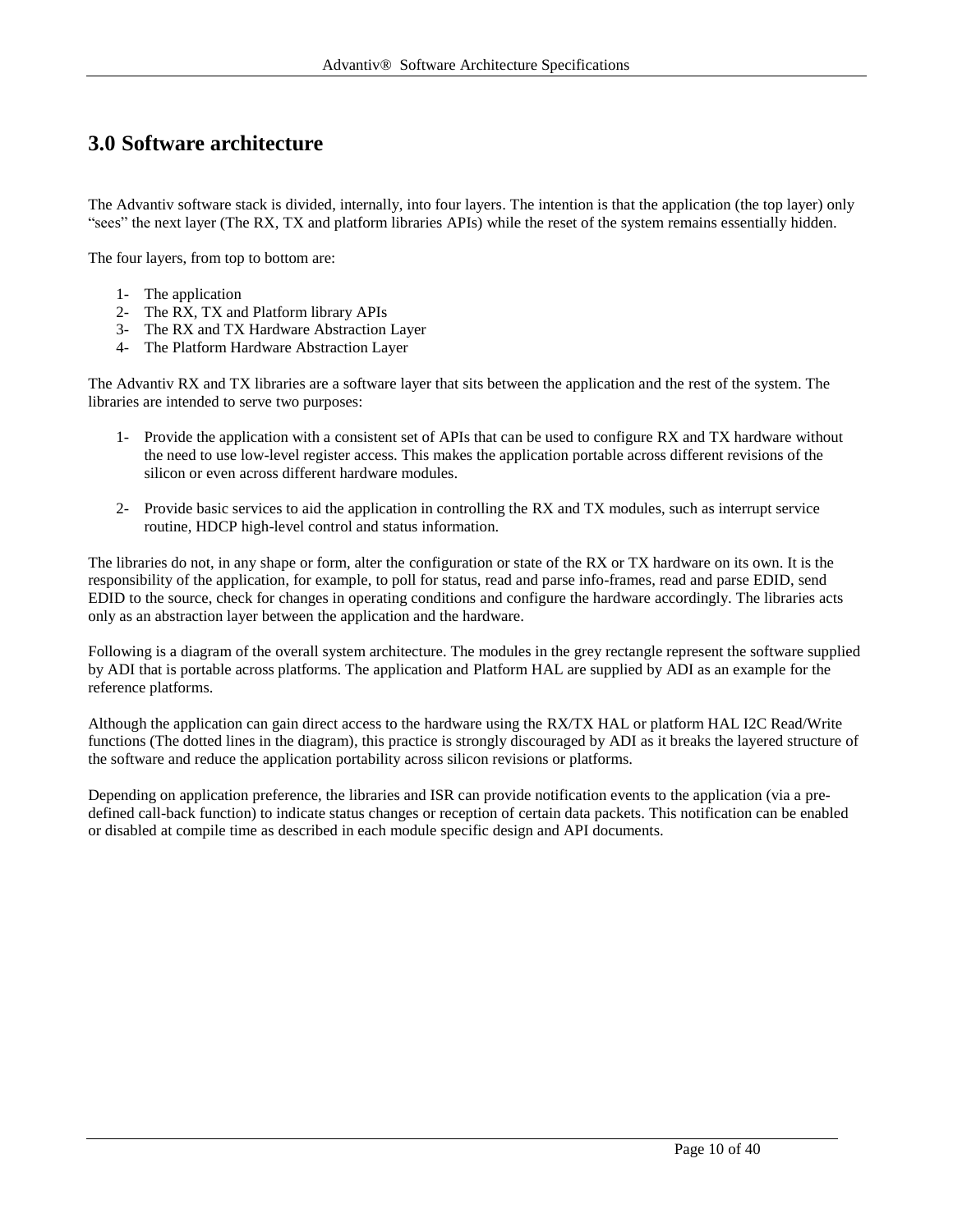<span id="page-10-0"></span>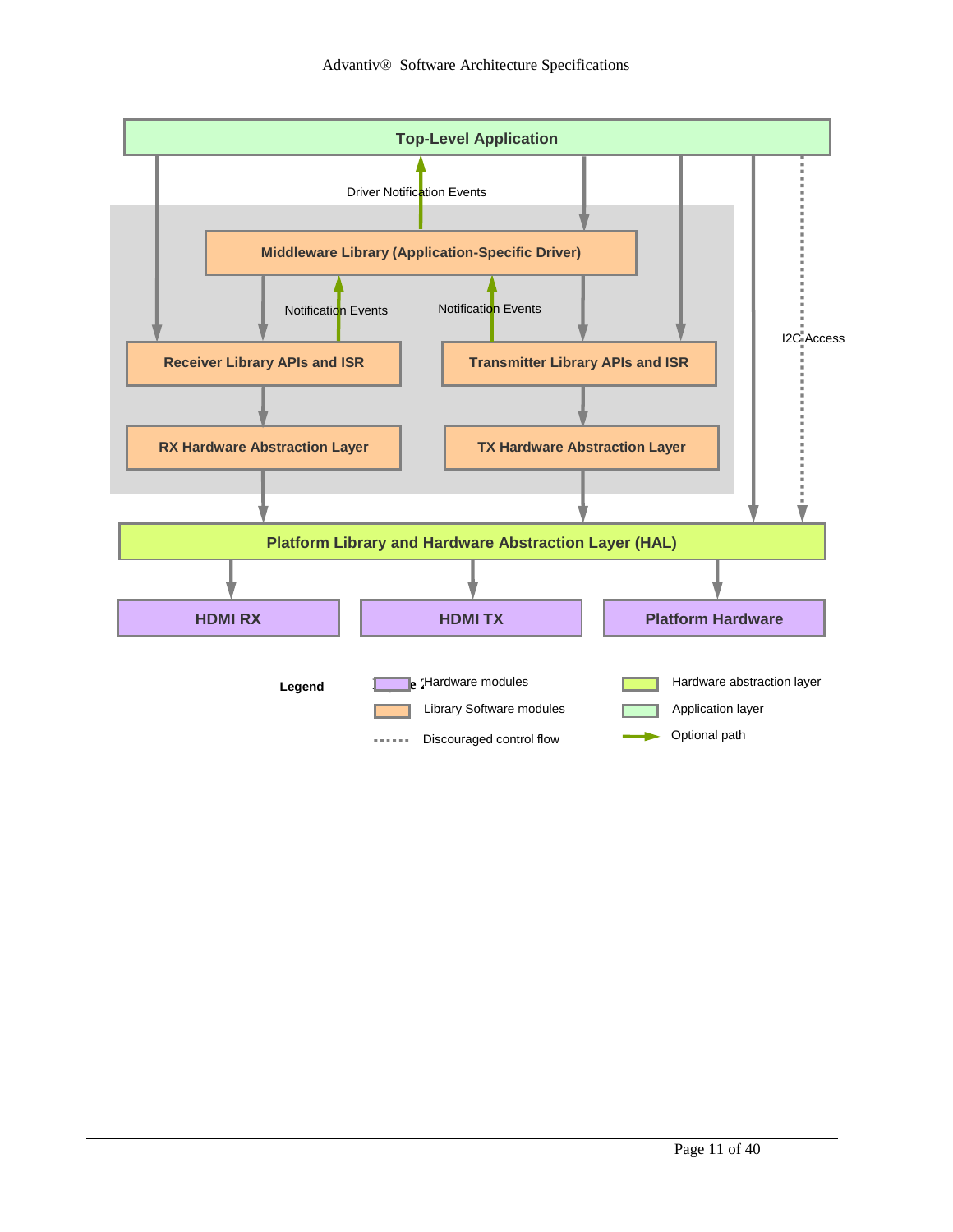# <span id="page-11-0"></span>*3.1 Folder structure*

The Advantiv software stack is supplied in source format. All source files are in standard ANSI C to simplify porting to any platform. [`Figure](#page-11-1) 3 depicts the folder structure of the software stack.



<span id="page-11-1"></span>**`Figure 3 – Folder Structure**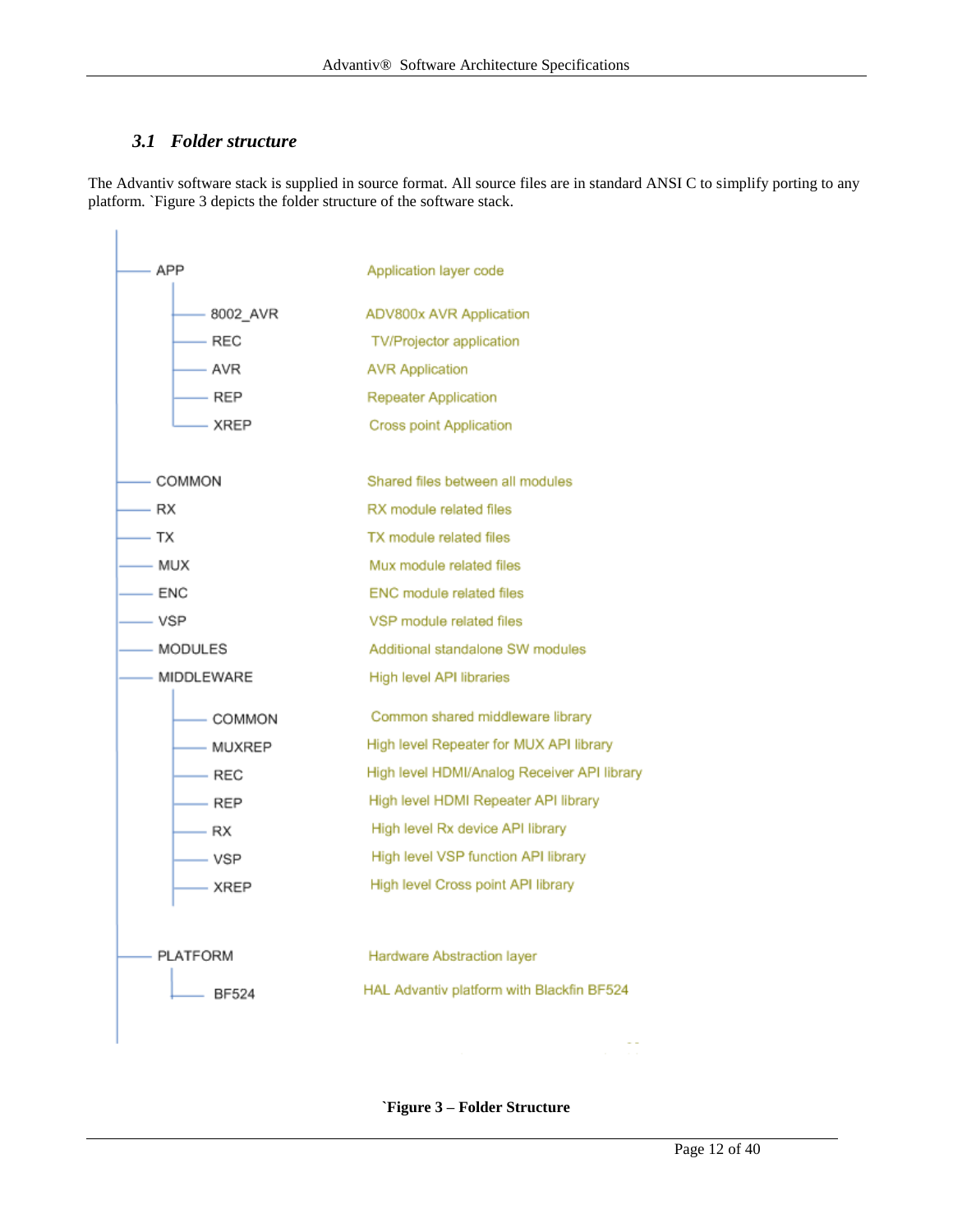#### **/**

The root folder should be empty

#### **/ APP**

This folder contains different types of software applications that demonstrate the functionality of varies types of ADI devices. Each type of application is located in a sub-folder under this folder. ADI provides sample applications for TVs, DVD Players, AVRs, etc. with the option to customize application behaviour according to customer requirements. All customizations are done in the application–specific folder.

#### **/ APP / <Application>**

This is where each application resides under the APP folder. No part of the applications exists anywhere outside this folder. The application has no external dependencies except on RX, TX, Middleware, or Platform libraries. The application can make use of all APIs exported by the RX and TX libraries, the Middleware library, the platform library and modules under the MODULES folder. The only restriction on application usage of APIs is direct I2C access to hardware modules, for portability reasons. The structure of the <application> folder and its sub-folders is application specific. The documentation on each application structure and usage resides in a DOC folder under this folder.

It should be noted that the software structure is designed to support two types of application architectures:

- 1- A high-level application that make use of customizable drivers (e.g., repeater or TV driver) provided by ADI. This is the simplest and fastest way to create fully-functional user applications as demonstrated by the control flow in the system architecture diagram above.
- 2- A user-designed application that uses device libraries (RX and TX libraries) to build specific functionality (e.g., repeater or TV). This obviously will take more time and effort than the first approach. The user is advised to consult API libraries documents for information on interfacing with the required device APIs.

#### **/ COMMON**

This folder contains all files that are not architecture or platform dependant and are shared between all modules in the system. Files in this folder are typically header files with defines or data structures that are shared globally. This folder should not be viewable by the application. Any files in this folder that may contain declarations required by the application are typically included in the libraries' exported header file(s.) One of the files that reside in this folder is "atv\_common.h" which contains some declarations that are shared between RX and TX modules as defined in the [Library APIs](#page-14-0) section.

#### **/ RX**

This folder contains the RX module sub-folders tree and is the only folder in the RX tree that will be "seen" by the application. A single header file, which resides in this folder, is the only header file that needs to be included by the application to access all exported RX APIs and data structures.

For details on RX module APIs and data structures, please refer to the RX module design document and APIs specification

#### **/ TX**

This folder contains the TX module sub-folders tree and is the only folder in the TX tree that will be "seen" by the application. A single header file, which resides in this folder, is the only header file that needs to be included by the application to access all exported TX APIs and data structures.

For details on TX module APIs and data structures, please refer to the TX module design document and APIs specification.

 $/ RX$ 

This folder contains the RX module sub-folders tree and is the only folder in the RX tree that will be "seen" by the application. A single header file, which resides in this folder, is the only header file that needs to be included by the application to access all exported RX APIs and data structures.

For details on RX module APIs and data structures, please refer to the RX module design document and APIs specification

#### / ENC

This folder contains the ENC module sub-folders tree and is the only folder in the ENC tree that will be "seen" by the application. A single header file, which resides in this folder, is the only header file that needs to be included by the application to access all exported ENC APIs and data structures.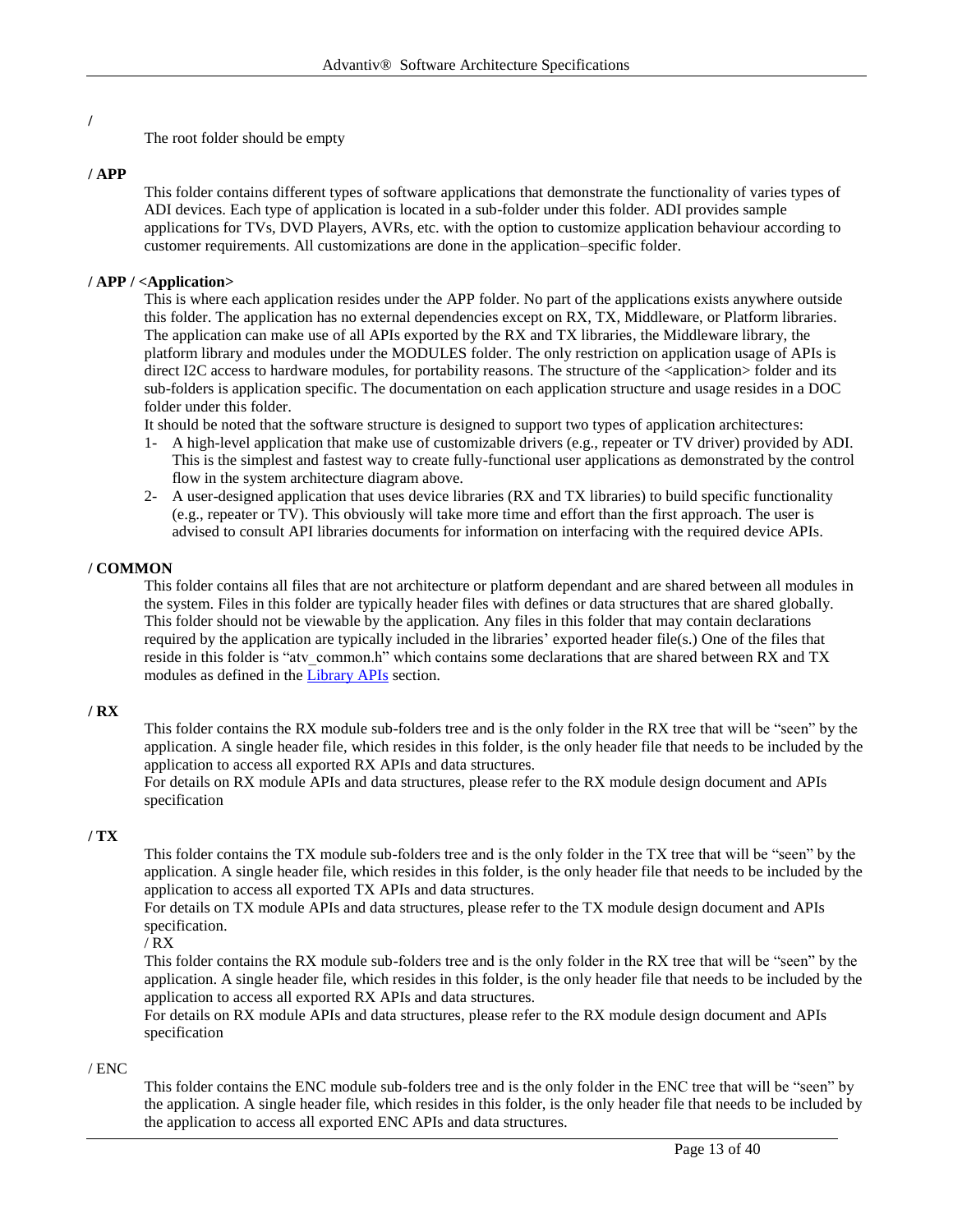For details on ENC module APIs and data structures, please refer to the ENC module design document and APIs specification.

#### **/ MUX**

This folder contains the MUX module sub-folders tree and is the only folder in the MUX tree that will be "seen" by the application. A single header file, which resides in this folder, is the only header file that needs to be included by the application to access all exported MUX APIs and data structures.

For details on MUX module APIs and data structures, please refer to the MUX module design document and APIs specification.

#### **/ PLATFORM**

This folder contains all platform and hardware-specific code; including platform initialization, interrupt connection, timers, I2C, UART and other hardware specific routines. The Platform Hardware abstraction layer (HAL) resides in this folder. The application may use any of the Platform HAL APIs except for direct I2C access for portability reasons.

#### **/ PLATFORM / <Platform Name>**

The <Platform Name> folder contains the files that belong to the hardware platform in use the Advantiv Transceiver Evaluation board, other Advantiv evaluation boards or any customer-specific board.

#### **/ PLATFORM / <Platform Name>/ <Processor Family>**

Some ATV evaluation boards have the option to use different main processors. The <Processor Family> folder contains the files that are specific for the processor used on the evaluation platform.

#### **/ PLATFORM / <Platform Name> / APP**

This folder contains application related files that change depending on the platform for which a given application available in /APP is compiled. Each application which requires hardware specific files has a corresponding subfolder under this folder.

#### **/ MODULES**

This folder contains software modules add-ons that can be optionally included with the main build (if the target hardware supports it). The CEC software module is an example of add-on modules, and if included, it will reside in the /MODULES/CEC folder.

#### **/ MIDLWARE**

This folder contains a collection of general, high-level application-layer APIs and data structures designed to provide higher level functionality for the top-level application. Part of the middleware library provide driver-like interface to the top-level application. For example, the "Midlware/REP" folder contains APIs and notification support functions designed to act as a standalone HDMI repeater driver. The "App/Rep" folder contains the toplevel application that uses those APIs to configure repeater behaviour and act on notification messages generated by the driver.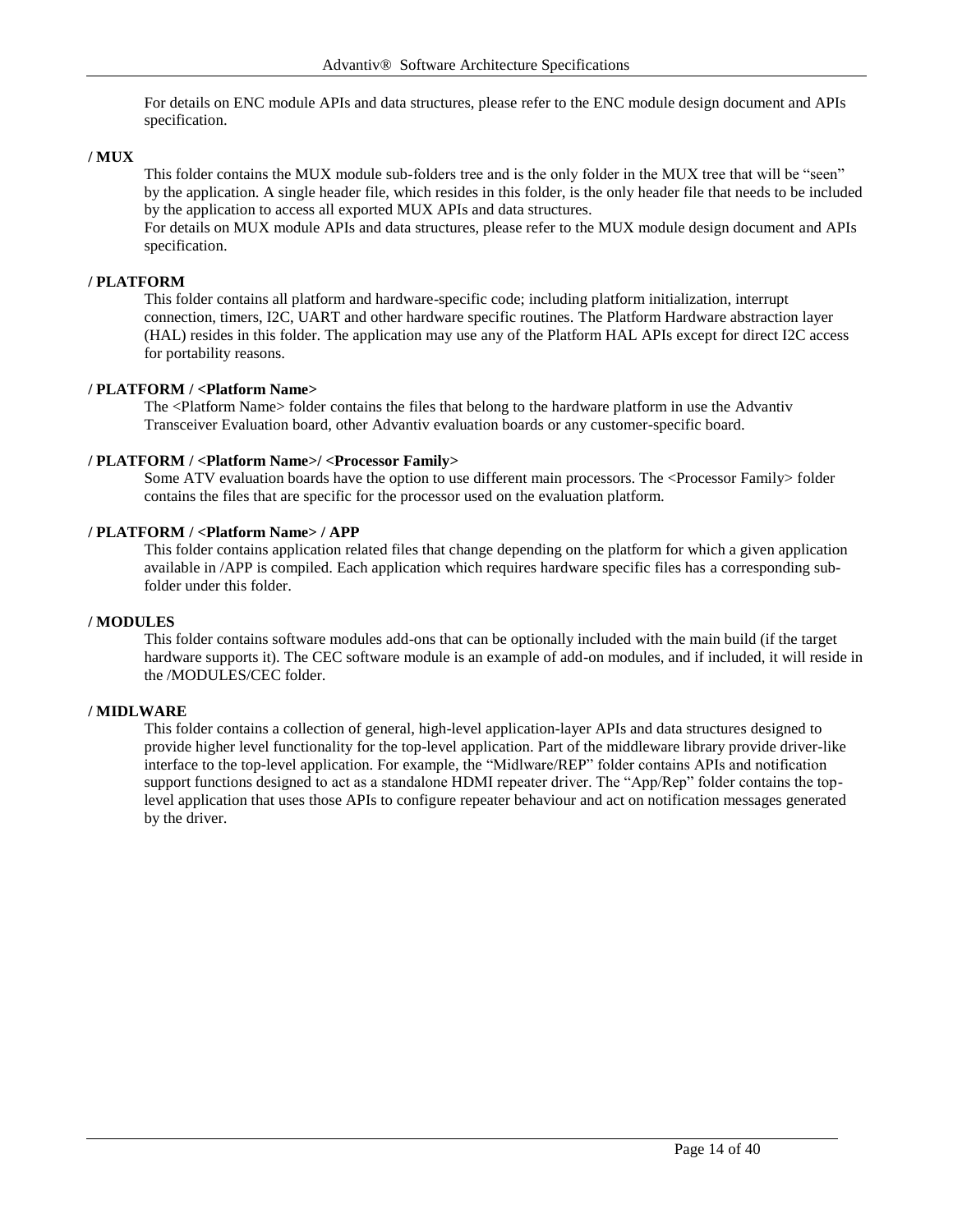# <span id="page-14-0"></span>*3.2 Library APIs*

The device libraries (RX, TX, ENC, MUX, VSP) provide a comprehensive set of APIs to control, configure and provide status on all aspects of the ADI device hardware RX and TX are the most commonly used libraries and for clarity we will discuss these further in this section. All library APIs are available for the application software to use at any time.

All prototypes, macros and data structures needed to use a particular module's exported APIs are included in a header file in the module's root folder, called the module reference header file. The name of this file is specified in each module's design document and generally has the format "<module-id>\_lib.h" where <module-id> is "Rx", "Tx", etc.

The module reference header file also includes any files in the /COMMON or /PLATFORM folders required to utilize the libraries. The module reference header file is the ONLY files the application needs to include to gain access to all module features and its lower level layers.

All ATV APIs are prefixed with "**ADIAPI\_<module-id><API name>",** where <module-id> can be "Rx", "Tx", etc. For example:

#### **ADIAPI\_RxGetChipId(…)**

#### **ADIAPI\_TxGetChipId(…)**

All APIs return a value indicating its success or failure. This value is one of the ATV\_ERR macro values, defined in /COMMON/"atv\_common.h" and can be one of the following:

typedef enum

{

```
ATVERR_OK,
ATVERR_TRUE,
ATVERR_FALSE,
ATVERR_INV_PARM,
ATVERR_NOT_AVAILABLE,
ATVERR_FAILED
```
} ATV\_ERR;

- **ATVERR\_OK** Indicate that the function completed successfully.
- **ATVERR\_TRUE** Indicate that the requested state is true
- **ATVERR\_FALSE** Indicate that the requested state is false
- **ATVERR\_INV\_PARM** Indicate that one or more of the passed parameters are either invalid or do not apply to the current mode of operation.
- **ATVERR\_NOT\_AVAILABLE**

Indicate that the requested operation can not be performed or the required information is not available.

 **ATVERR\_FAILED** Indicate that the function failed to execute due to other reasons.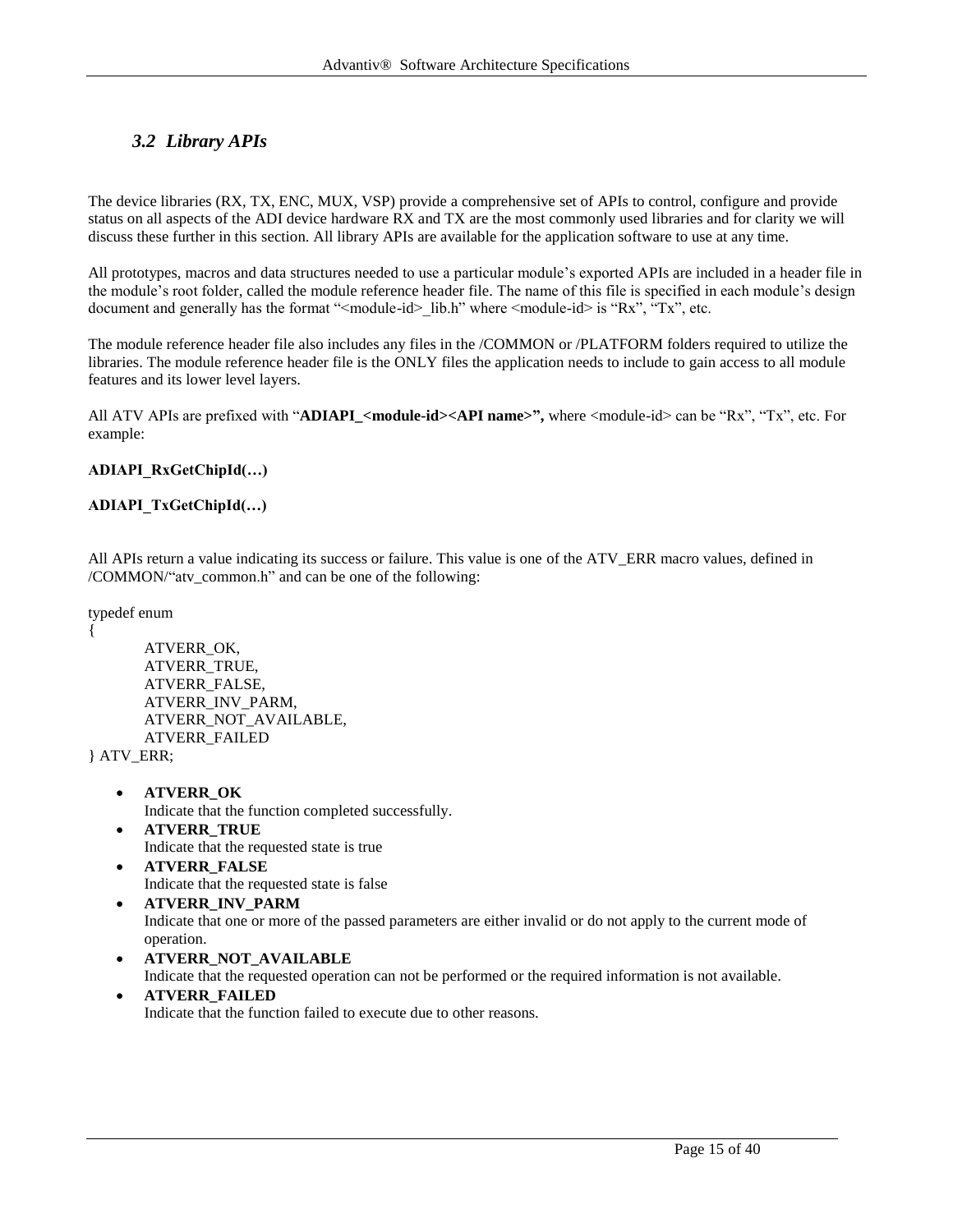# <span id="page-15-0"></span>*3.3 Driver APIs*

Drivers residing in the Middleware folder provide the same API interface as the one used for RX and TX libraries. The module ID field will indicate the driver ID.

For example:

**ADIAPI\_RepMain(…)** is the repeater driver main entry point.

All other aspects of API design remain the same. Please refer to the driver-specific documents for more information on driver usage.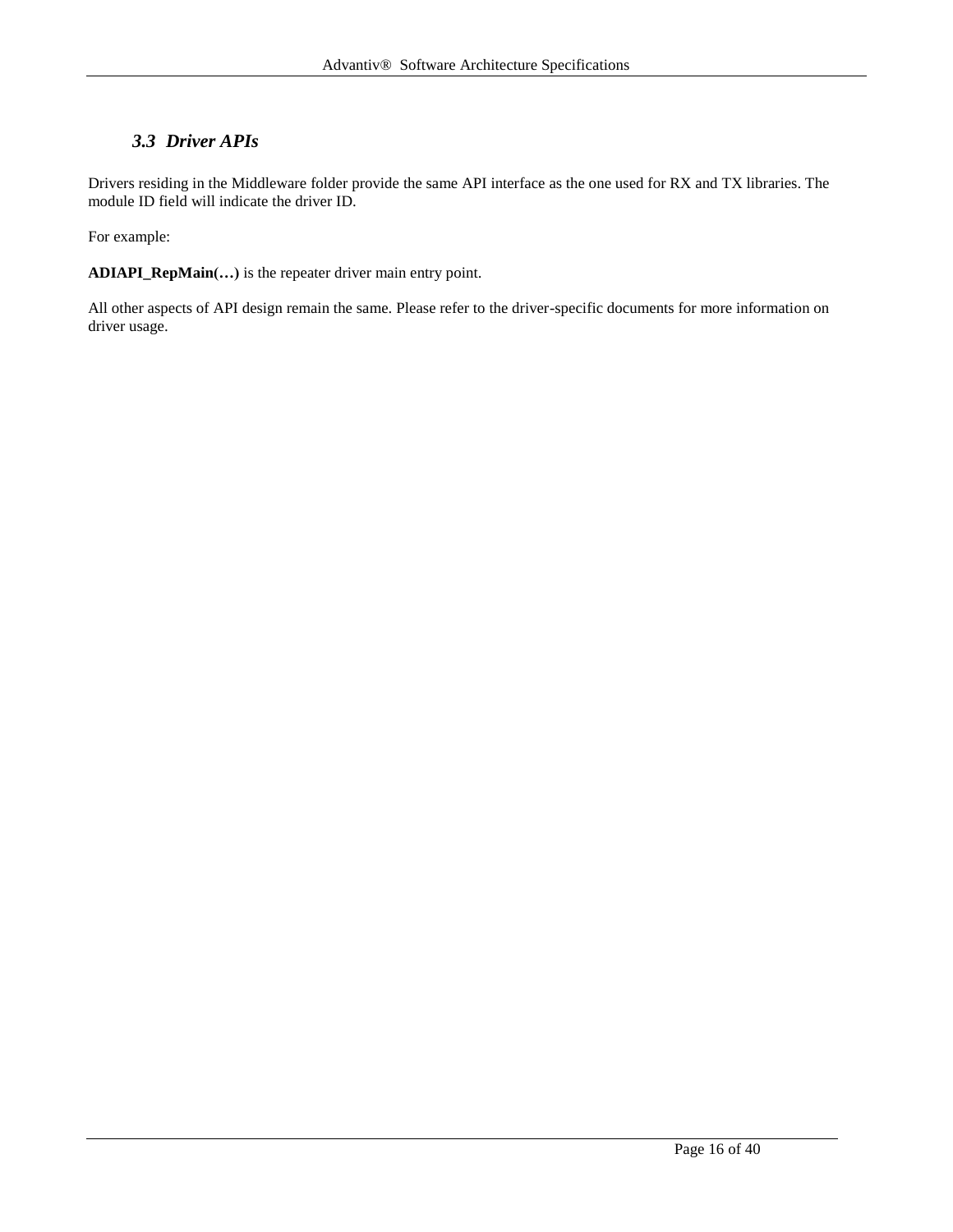# <span id="page-16-0"></span>**4.0System Configuration**

Both the RX and TX modules can be user-configured during start-up. The configuration is application dependant and as such is controlled by the application. Please refer to RX and TX module design document and API specifications for more information on RX and TX modules compile-time and run-time configuration. Globally, the Advantiv software stack is configured through compilation switches (symbols). The following switches are used to control the compiler output for all modules in the system:

#### **UART\_DEBUG= 1**

This switch is used to enable or disable debug output to the console. If set to 0, debug output will be disabled and all debug messages will be removed from the code, thus reducing code size. If set to 1, debug messages from the software will be sent to the console (using the system's printf or equivalent function) via the debug macros defined in [Platform-specific macros](#page-17-1) section.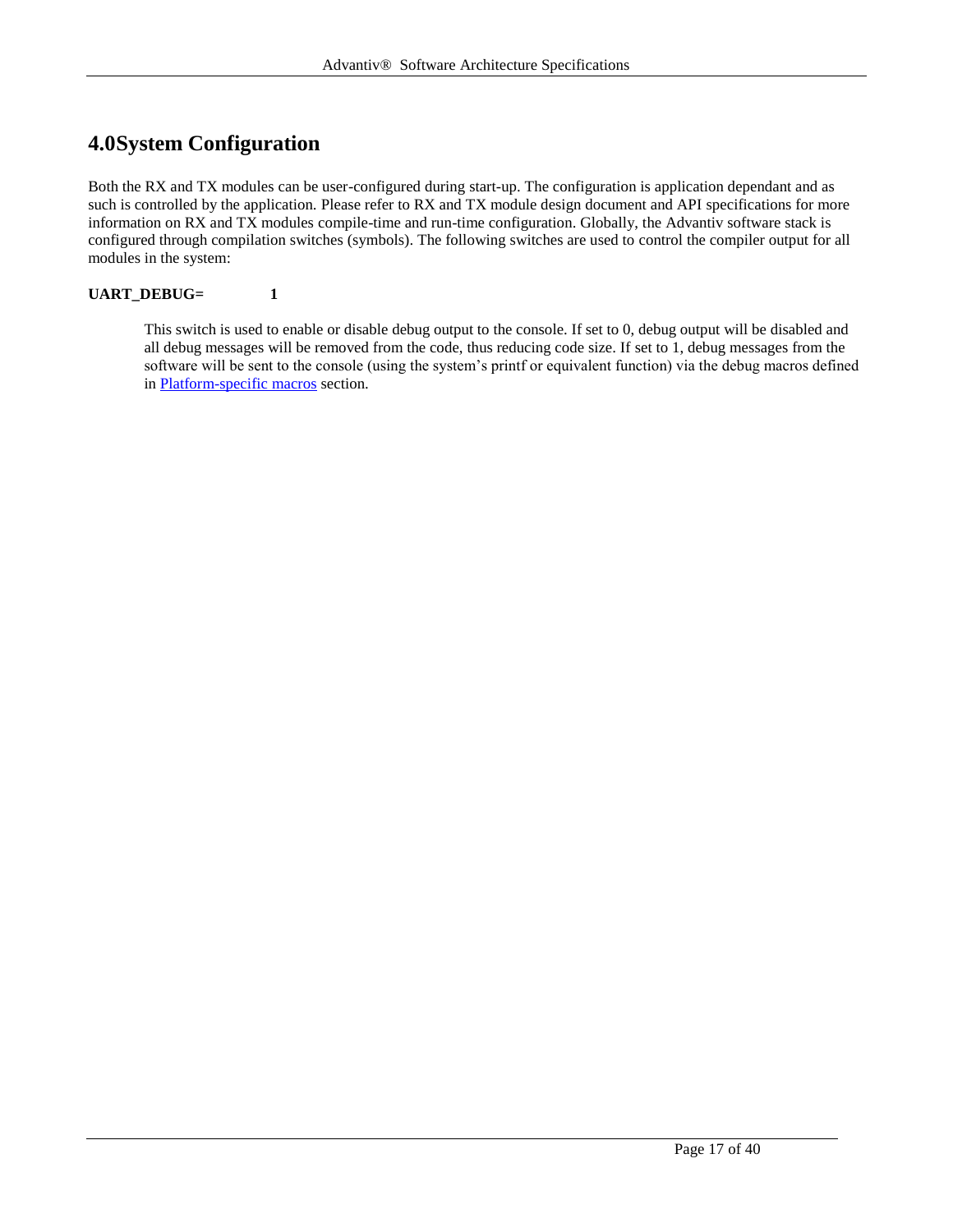# <span id="page-17-0"></span>**5.0Platform Hardware Abstraction Layer**

The Platform Hardware Abstraction Layer (HAL) resides in the platform folder. The Hardware Abstraction Layer is platform-dependant and does not change if the RX or TX hardware modules change.

Each platform has a subfolder under the /PLATFORM folder in the main tree that contains platform-specific implementation of all the HAL APIs.

The platform used for Advantiv software stack is the Advantiv video evaluation board using the Blackfin processor. Further platforms can be defined in subfolders under the /PLATFORM folder.

The HAL is a collection of APIs, macros and defines designed to make the upper layers (Libraries and application) platform-independent as much as possible. The following is a description of HAL components.

## <span id="page-17-1"></span>*5.1 Platform-specific macros*

#### 5.1.1 Data types

<span id="page-17-2"></span>Data types are platform and architecture dependant. The data types used by the software are defined in the "atv\_types.h" header file located in the platform-specifc folder.

Should the platform use different data types, the macros defined in "atv\_types.h" must be replaced with the appropriate macros specific to the application and/or platform. The following are the types defined in "atv\_types.h" along with the associated size.

| <b>Type</b>         | <b>Size</b>                                                                       |
|---------------------|-----------------------------------------------------------------------------------|
|                     |                                                                                   |
| <b>UINT8, UCHAR</b> | 8-bit unsigned integer                                                            |
| UINT <sub>16</sub>  | 16-bit unsigned integer                                                           |
| UINT32              | 32-bit unsigned integer                                                           |
| <b>CHAR</b>         | 8-bit signed integer                                                              |
| INT <sub>16</sub>   | 16-bit signed integer                                                             |
| INT32               | 32-bit signed integer                                                             |
| <b>BOOL</b>         | Platform dependant. Mostly 8-bit unsigned integer but this should not be assumed. |
| <b>TRUE</b>         | Non-zero                                                                          |
| <b>FALSE</b>        | $\theta$                                                                          |
| <b>NULL</b>         | $((\text{void }*)0)$                                                              |

#### 5.1.2Defines and Macros

<span id="page-17-3"></span>Platform-dependant defines and macros are grouped together in several files in the platform-specific folder.

The file "platform config.h" in each platform-specific folder contains any macros or defines that are platform-dependant. For example, functions that send debug messages to the console should be abstracted in this file since printf is a platformdependant implementation.

The following macro should be used to send debug messages to the console:

**#define DBG\_MSG** /\* platform's printf equivalent function \*/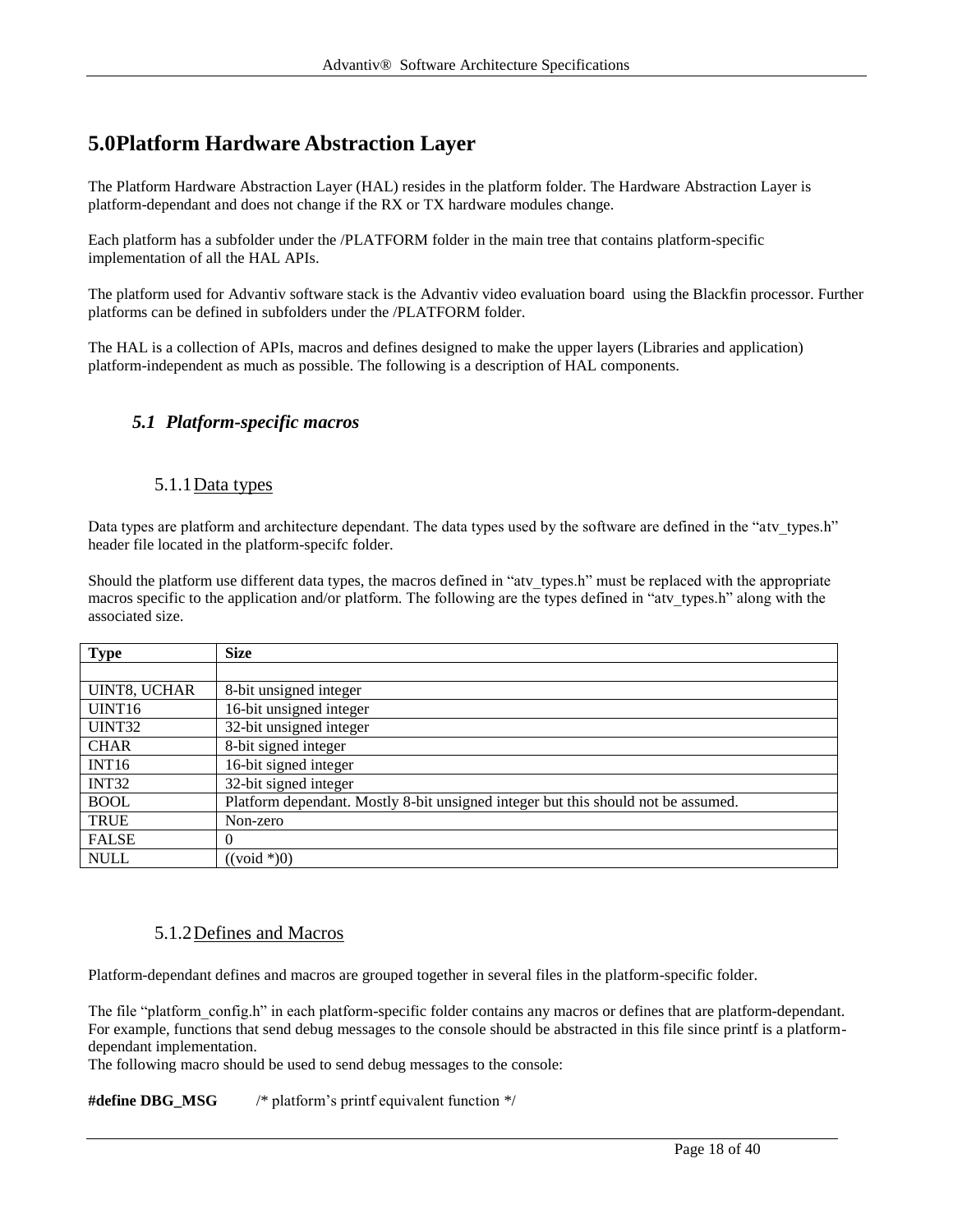The compilation switch "UART\_DEBUG" is used to enable/disable the UART debug output and is described in the System [Configuration](#page-16-0) section.

The file "atv\_tal.h" contains the tool-chain abstraction layer. For ease of portability, all compiler directives should be defined in this file and used by all software layers:

**#define** STATIC **static #define** INLINE **inline #define** CONSTANT **const #define** EXTERNAL **extern**

The file "atv\_osal.h" contains the OS abstraction layer. Normally, this file will include C library headers required to support functions used by the software such as memcpy and strlen. In case those functions are not supported by the compiler in use, the prototypes should be defined in this file and the implementation should be made in the platform-specific folder.

### <span id="page-18-0"></span>*5.2 HAL APIs*

The HAL layer exports APIs to provide direct access to the hardware such as I2C access, interrupt detection, timers or any other hardware-specific implementation. All HAL functions are prefixed by "HAL\_" and are listed in the header file "platform.h" in the /PLATFORM folder along with all HAL data structures and macros needed by upper-level layers. "platform.h" is also included in each module reference header file and does not need to be explicitly included by the application.

When porting to a different platform, as a minimum, the I2C read/write functions and the timing functions must be implemented as they are used by the library to access the hardware. All other HAL APIs are used by the application layer and are never called from the library and thus can be omitted if the application layer is not used.

Following is a list of the main HAL APIs.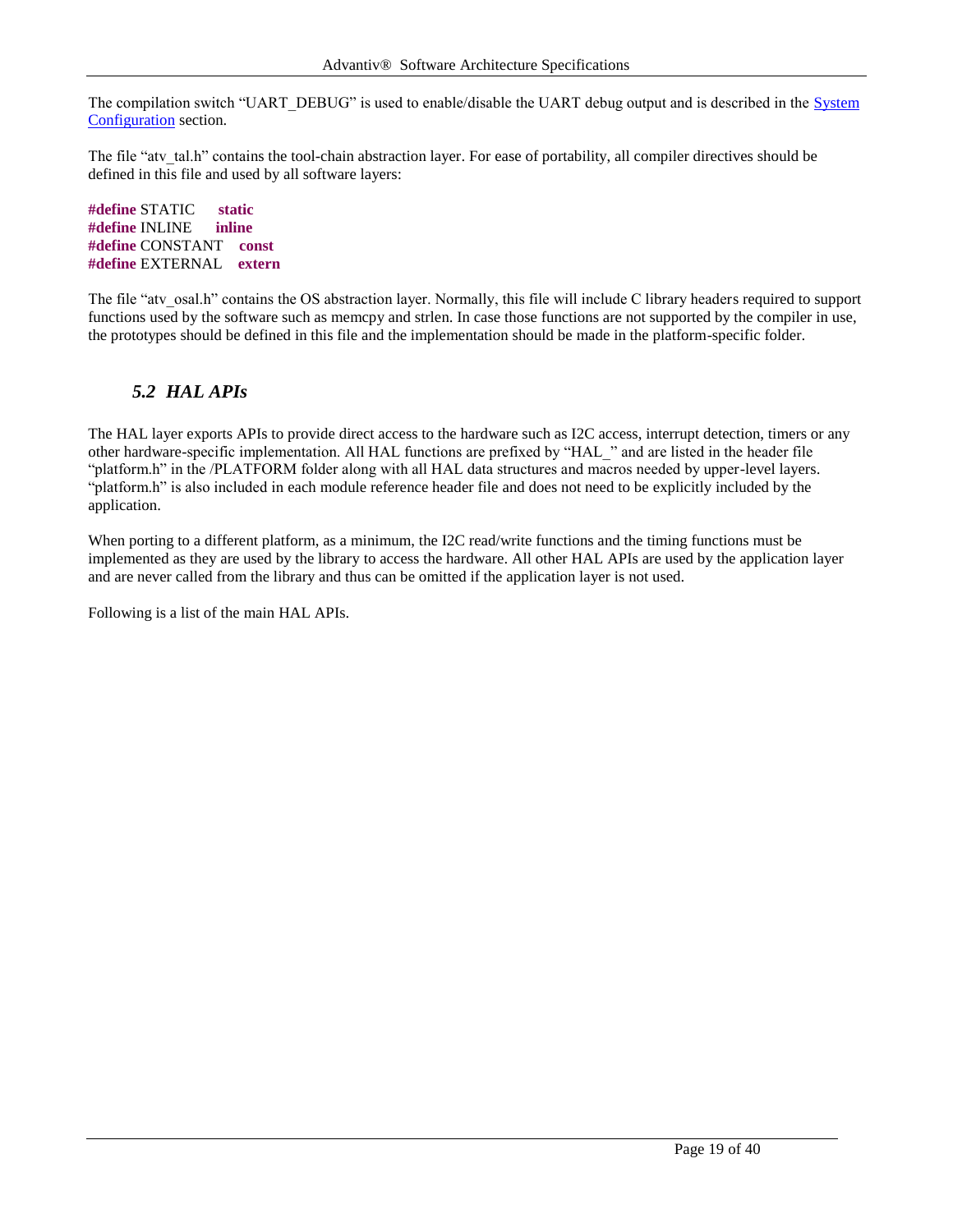# 5.2.1HAL\_I2CReadByte

#### <span id="page-19-0"></span>*Description*

Read one I2C byte and return number of bytes read.

#### *Synopsis*

*#include "platform.h"*

UCHAR HAL\_I2CReadByte (UCHAR Device, UCHAR Register, UCHAR \*Data)

#### *Parameters*

*Device*

|  | I2C device address |
|--|--------------------|
|  |                    |

#### *Register*

Register offset within I2C device

*Data*

Pointer to receive the read byte

#### *Return value*

1 on success, 0 on failure

#### *Remarks*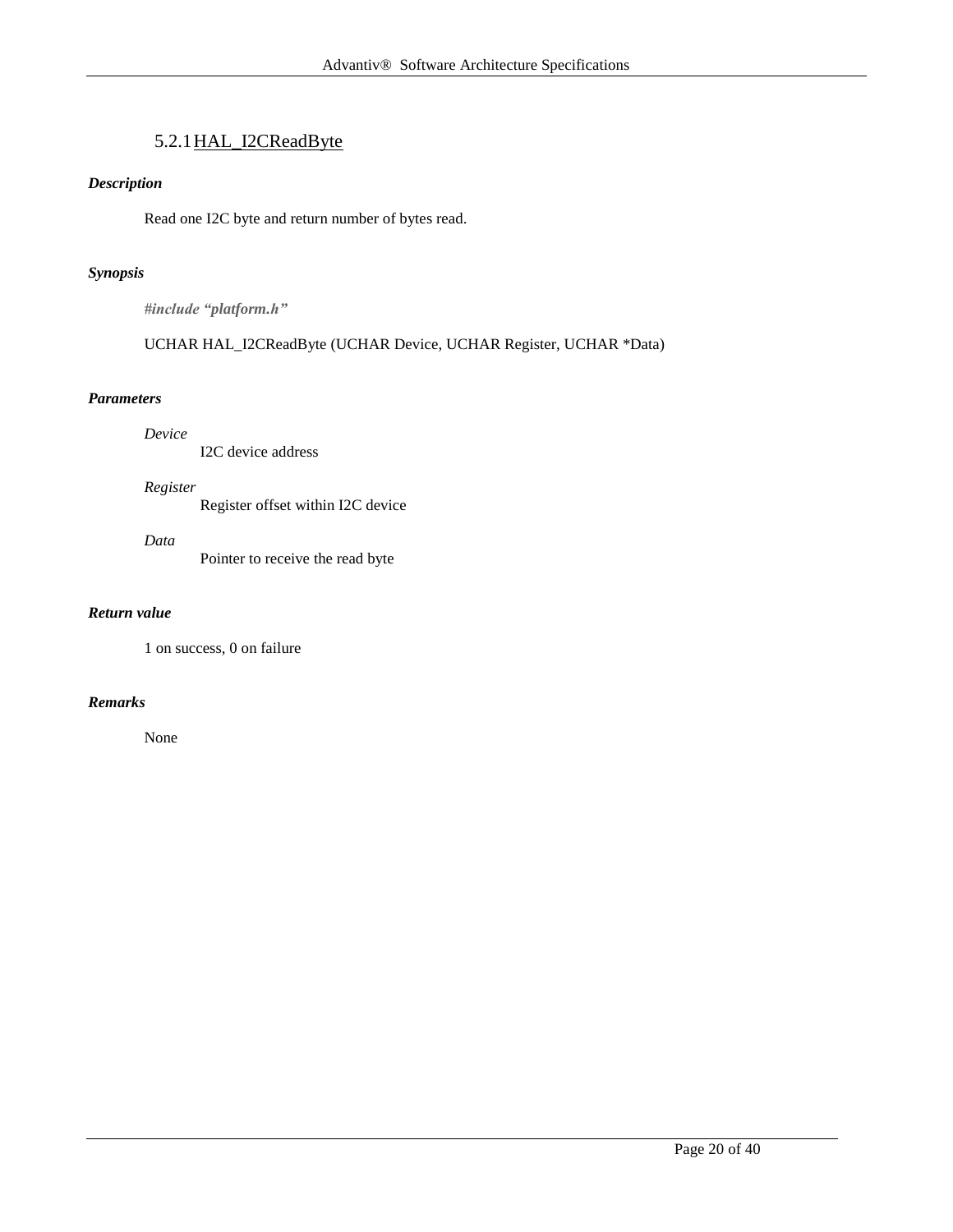# 5.2.2HAL\_I2CWriteByte

#### <span id="page-20-0"></span>*Description*

Write one I2C byte and return number of bytes written.

#### *Synopsis*

*#include "platform.h"*

UCHAR HAL\_I2CWriteByte (UCHAR Device, UCHAR Register, UCHAR Data)

#### *Parameters*

*Device*

I2C device address

#### *Register*

Register offset within I2C device

*Data*

Byte to write

#### *Return value*

1 on success, 0 on failure

#### *Remarks*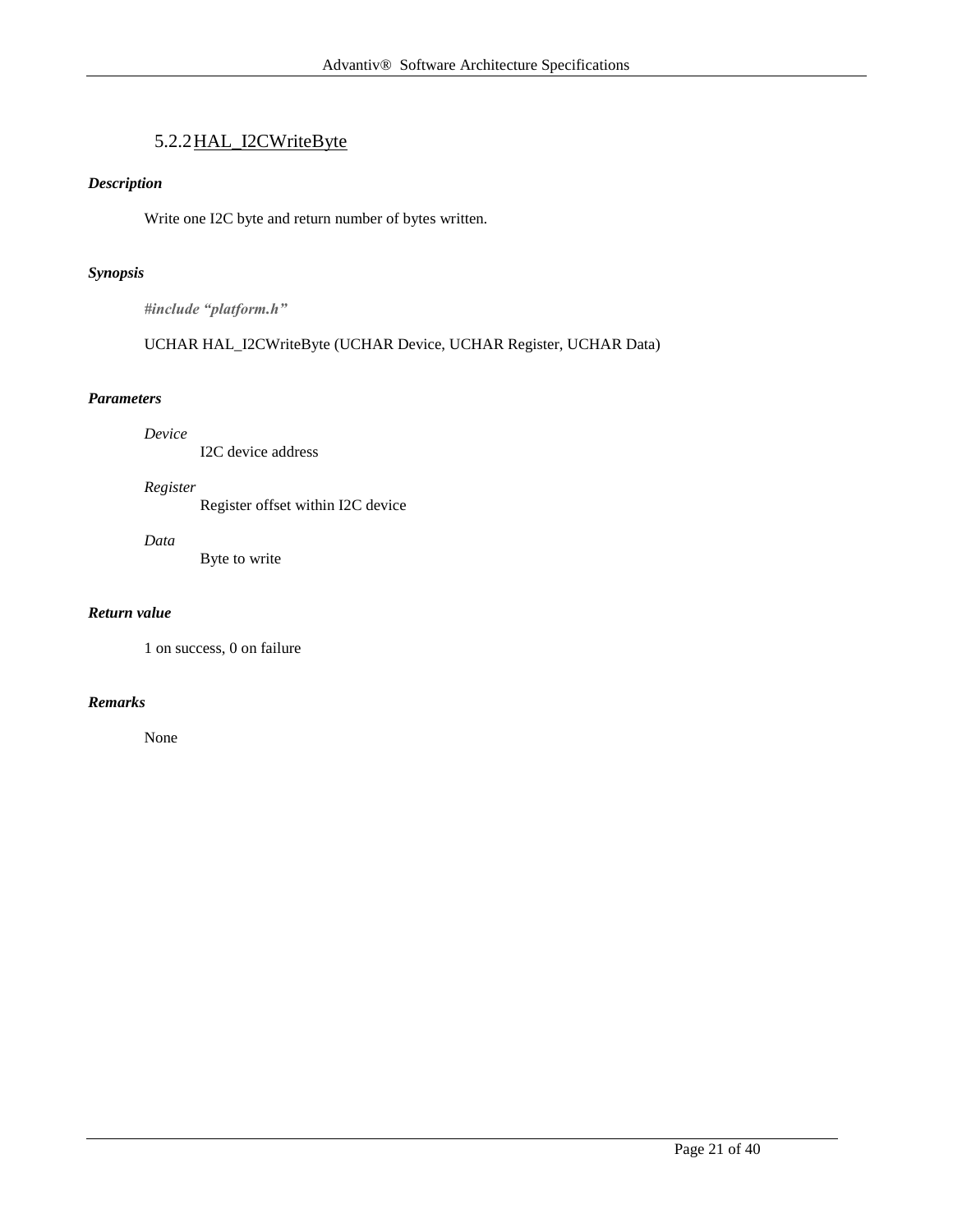# <span id="page-21-0"></span>5.2.3HAL\_I2CReadBlock

#### *Description*

Read I2C bytes and return number of bytes read.

#### *Synopsis*

*#include "platform.h"*

#### UINT16 HAL\_I2CReadBlock (UCHAR Device, UCHAR Register, UCHAR \*Data, UINT16 NofBytes)

#### *Parameters*

*Device*

I2C device address

#### *Register*

Starting register offset within I2C device

#### *Data*

Pointer to receive the read bytes

#### *NofBytes*

Number of bytes to read

#### *Return value*

Number of bytes read.

#### *Remarks*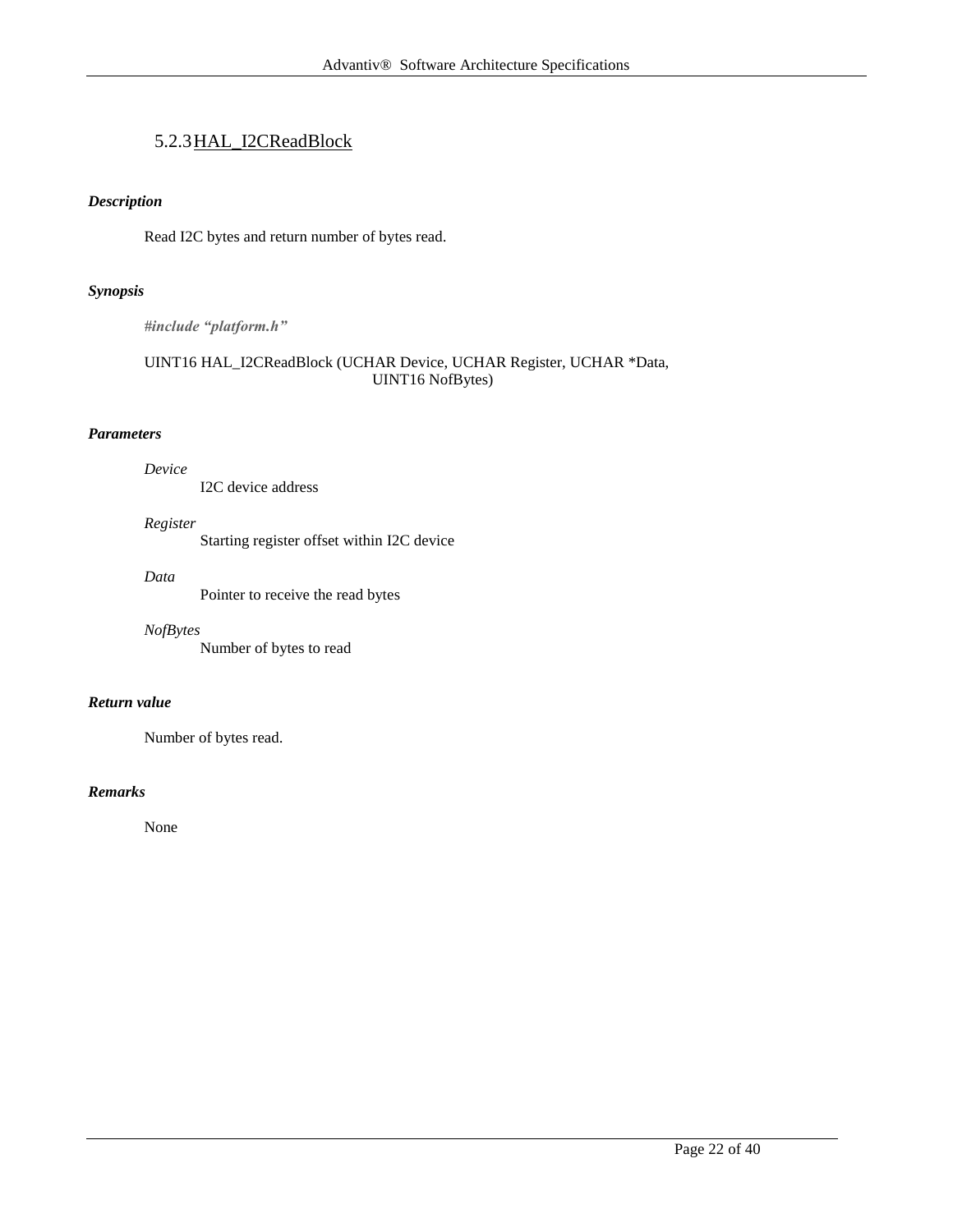# <span id="page-22-0"></span>5.2.4HAL\_I2CWriteBlock

#### *Description*

Write I2C bytes and return number of bytes written.

#### *Synopsis*

*#include "platform.h"*

#### UINT16 HAL\_I2CWriteBlock (UCHAR Device, UCHAR Register, UCHAR \*Data, UINT16 NofBytes)

#### *Parameters*

*Device*

I2C device address

#### *Register*

Starting register offset within I2C device

#### *Data*

Pointer to the bytes to be written

#### *NofBytes*

Number of bytes to write

#### *Return value*

Number of bytes written.

#### *Remarks*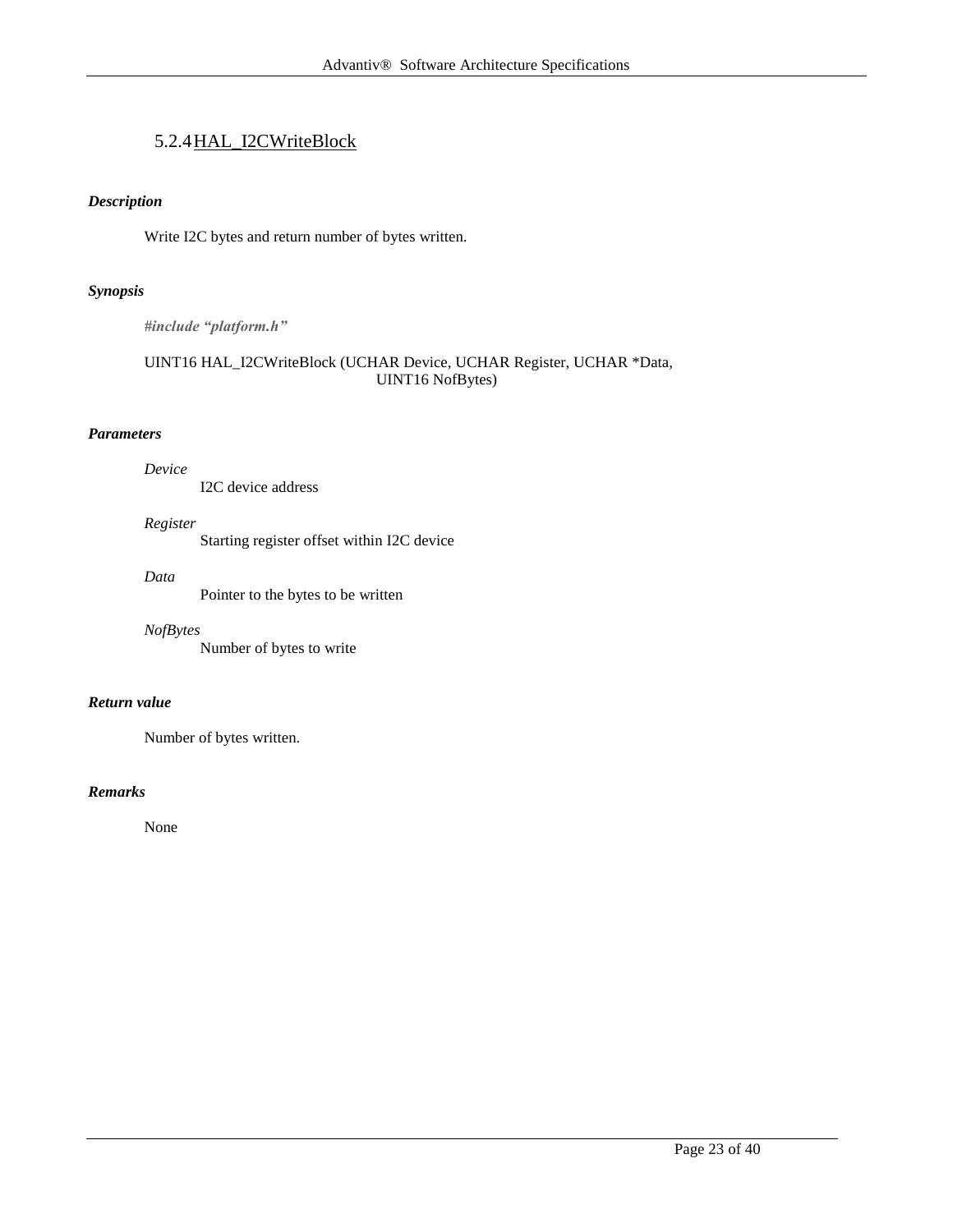# <span id="page-23-0"></span>5.2.5HAL\_I2CReadAddr16Block8

#### *Description*

Read I2C bytes from 16-bit address and return number of bytes read. This function depends on the target device in use. It may not need to be implemented for some devices.

#### *Synopsis*

*#include "platform.h"*

#### UINT16 HAL\_I2CReadAddr16Block8 (UCHAR Device, UINT16 Register, UCHAR \*Data, UINT16 NofBytes)

#### *Parameters*

#### *Device*

I2C device address

#### *Register*

16-bit register address

#### *Data*

Pointer to receive the read bytes

#### *NofBytes*

Number of bytes to read

#### *Return value*

Number of bytes read.

#### *Remarks*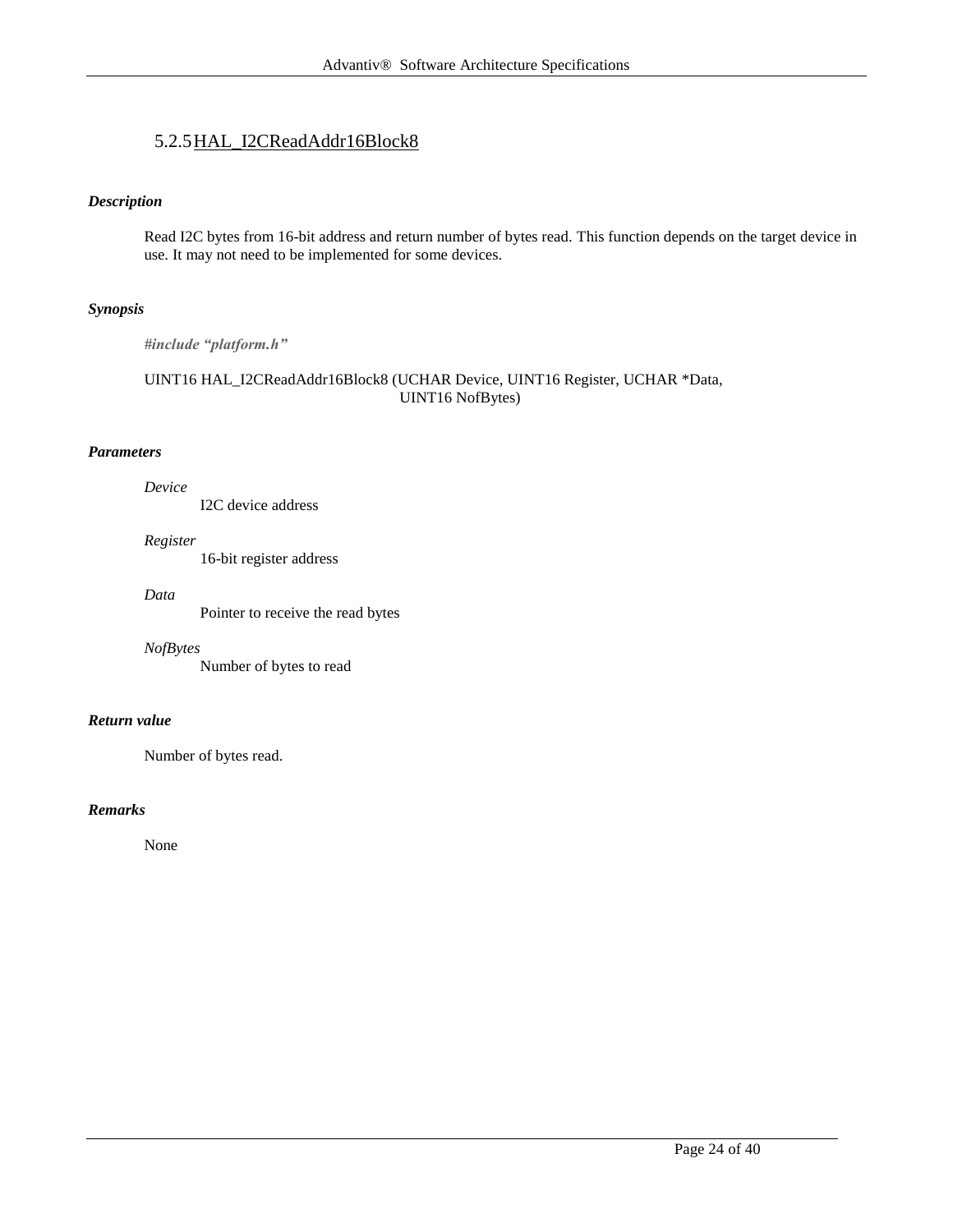# <span id="page-24-0"></span>5.2.6HAL\_I2CWriteAddr16Block8

#### *Description*

Write I2C bytes to a 16-bit address and return number of bytes written. This function depends on the target device in use. It may not need to be implemented for some devices.

#### *Synopsis*

*#include "platform.h"*

#### UINT16 HAL\_I2CWriteAddr16Block8 (UCHAR Device, UINT16 Register, UCHAR \*Data, UINT16 NofBytes)

#### *Parameters*

#### *Device*

I2C device address

#### *Register*

16-bit register address

#### *Data*

Pointer to the bytes to be written

#### *NofBytes*

Number of bytes to write

#### *Return value*

Number of bytes written.

#### *Remarks*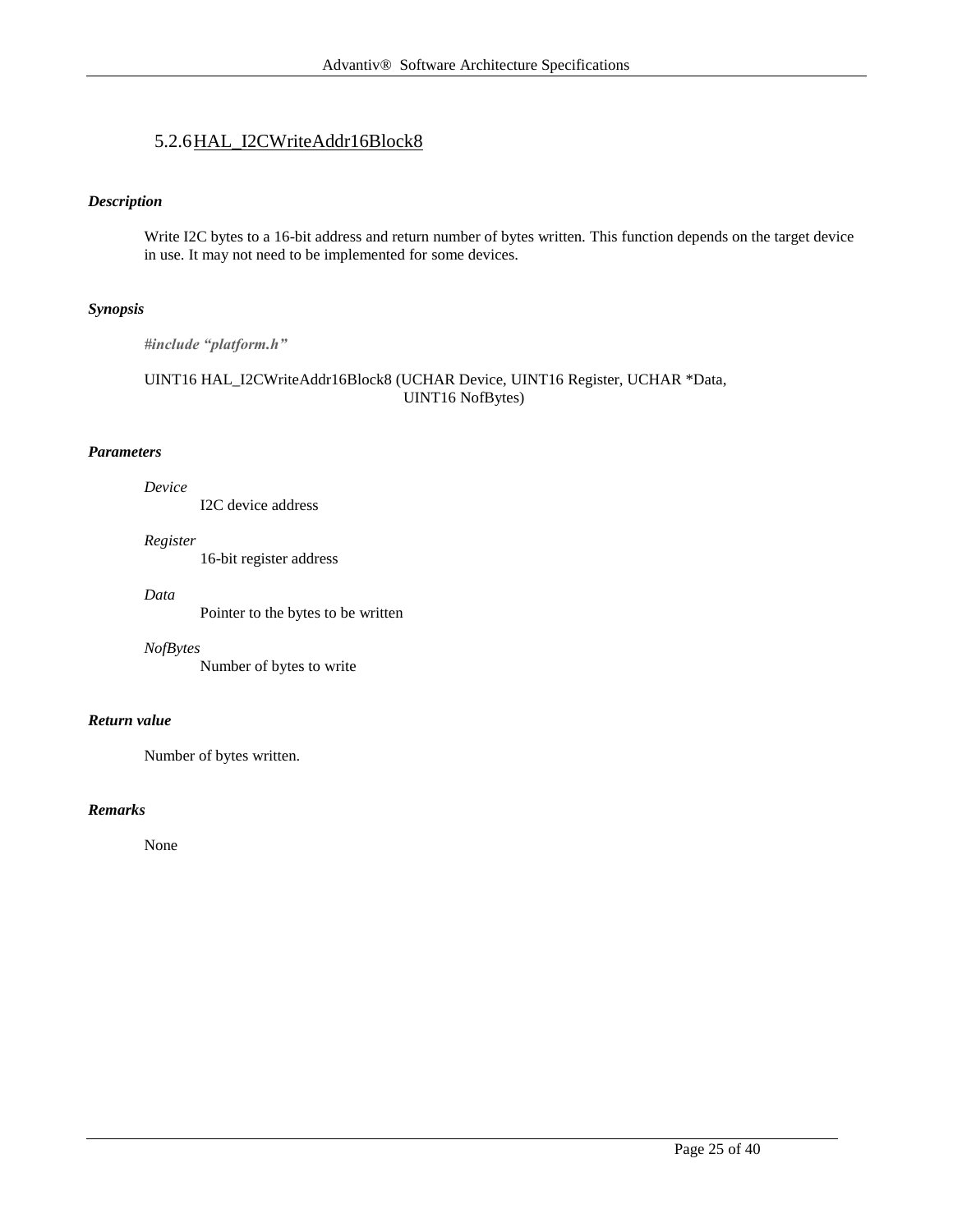# <span id="page-25-0"></span>5.2.7HAL\_I2CReadAddr16Block16

#### *Description*

Read I2C 16-bit words from 16-bit address and return number of words read. This function depends on the target device in use. It may not need to be implemented for some devices.

#### *Synopsis*

*#include "platform.h"*

#### UINT16 HAL\_I2CReadAddr16Block8 (UCHAR Device, UINT16 Register, UINT16 \*Data, UINT16 NofWords)

#### *Parameters*

#### *Device*

I2C device address

#### *Register*

16-bit register address

#### *Data*

Pointer to receive the read words

#### *NofWords*

Number of words to read

#### *Return value*

Number of 16-bit words read

#### *Remarks*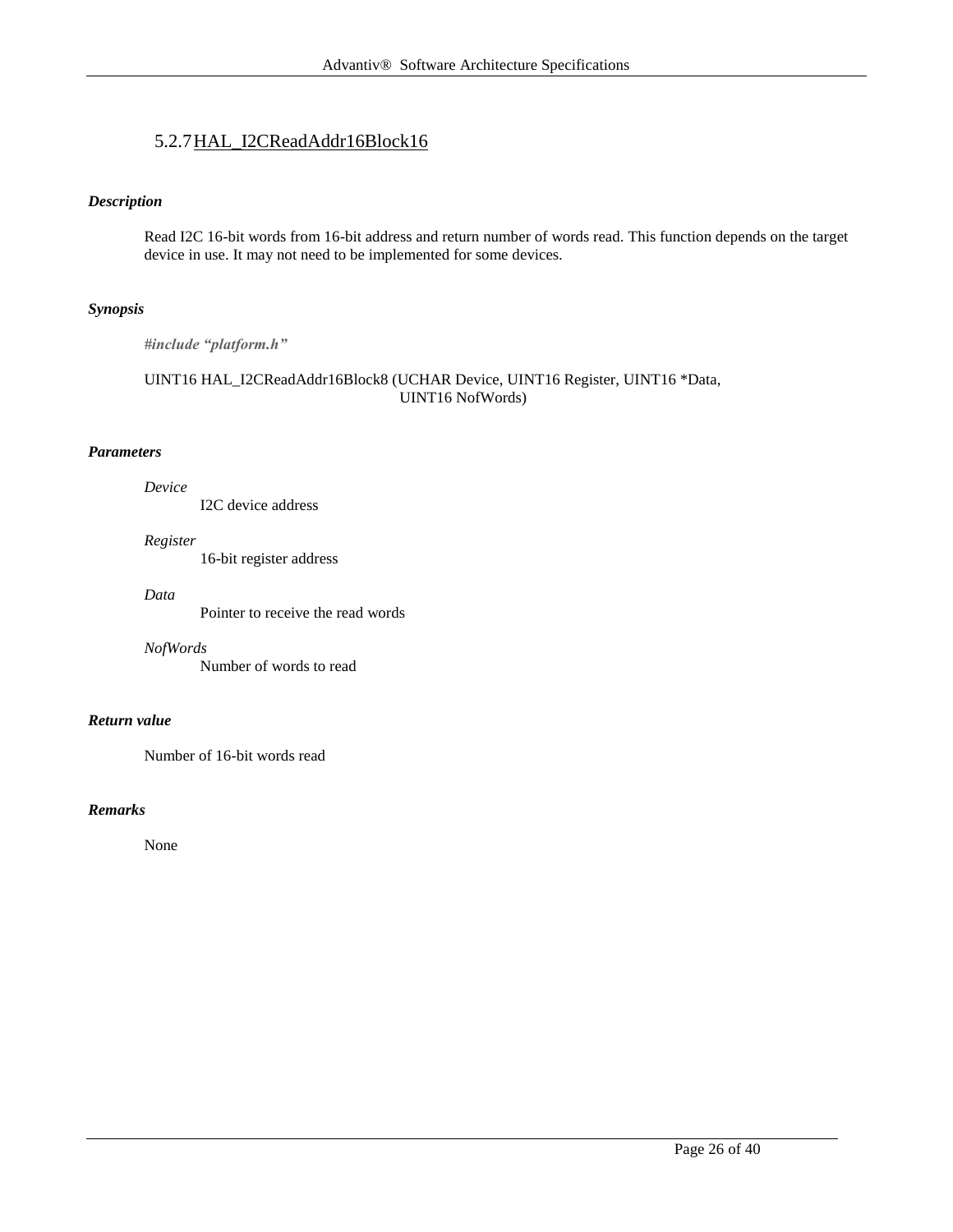# <span id="page-26-0"></span>5.2.8HAL\_I2CWriteAddr16Block16

#### *Description*

Write 16-bit I2C words to 16-bit I2C address and return number of words written. This function depends on the target device in use. It may not need to be implemented for some devices.

#### *Synopsis*

*#include "platform.h"*

#### UINT16 HAL\_I2CWriteAddr16Block16 (UCHAR Device, UINT16 Register, UINT16 \*Data, UINT16 NofWords)

#### *Parameters*

#### *Device*

I2C device address

#### *Register*

16-bit register address

#### *Data*

Pointer to the words to be written

#### *NofWords*

Number of 16-bit words to write

#### *Return value*

Number of words written

#### *Remarks*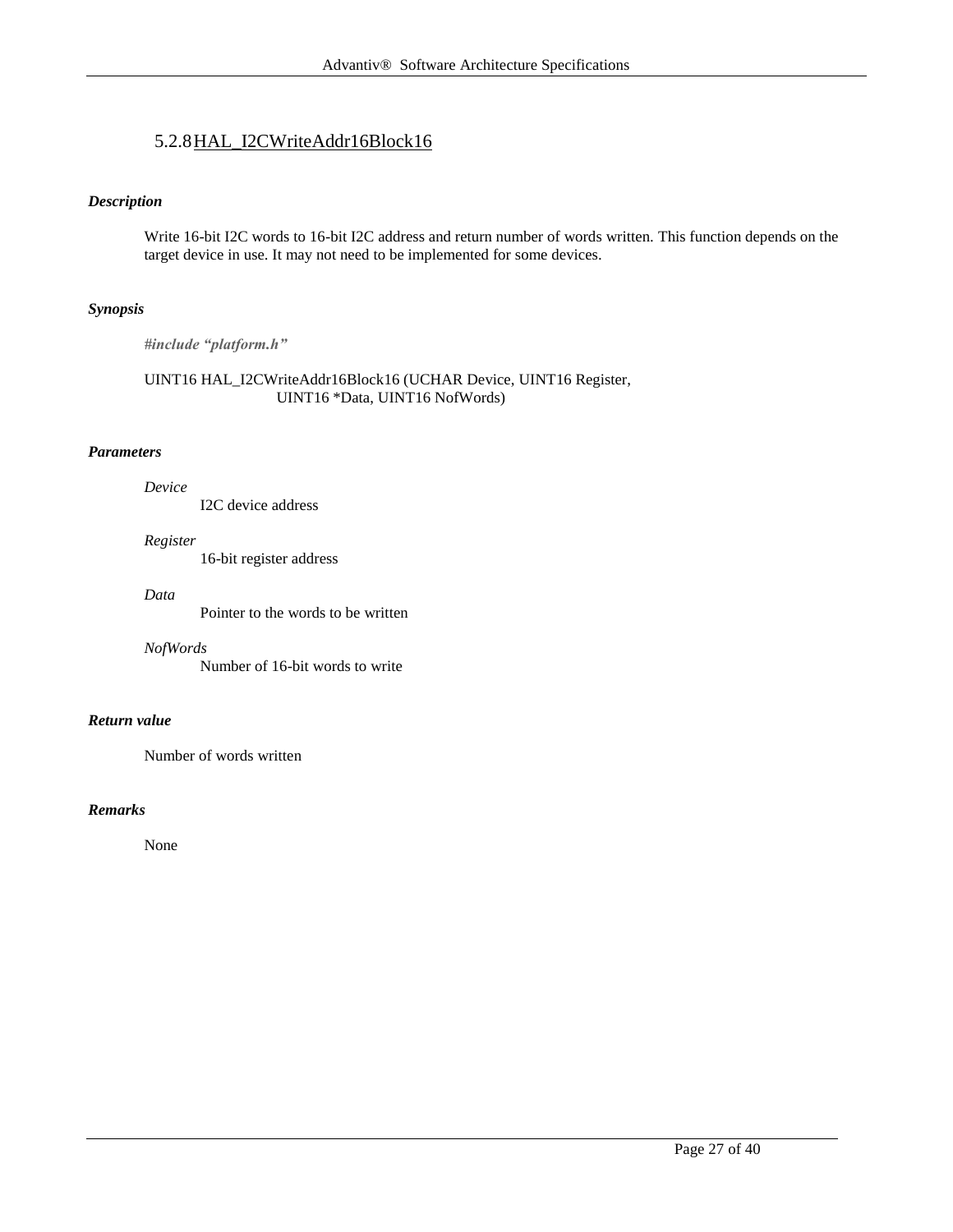### <span id="page-27-0"></span>5.2.9HAL\_I2CGenericAccess

#### *Description*

This function provides generic access to I2C controller to read/write any combination of register address length and register size. This function depends on the target device in use. It may not need to be implemented for some devices.

#### *Synopsis*

*#include "platform.h"*

UINT16 HAL\_I2CGenericAccess (UCHAR Device, UINT16 WriteCount, UCHAR \*WriteData, UINT16 ReadCount, UCHAR \*ReadData)

#### *Parameters*

*Device* I2C device address

*WrtiteCount*

Number of bytes (in TxData) to write

#### *WriteData*

Pointer to the buffer of bytes to be written

#### *ReadCount*

Number of bytes to read into RxData

#### *ReadData*

Pointer to a buffer to store the read bytes

#### *Return value*

0 on success (All specified bytes were read and/or written) 1 on failure

#### *Remarks*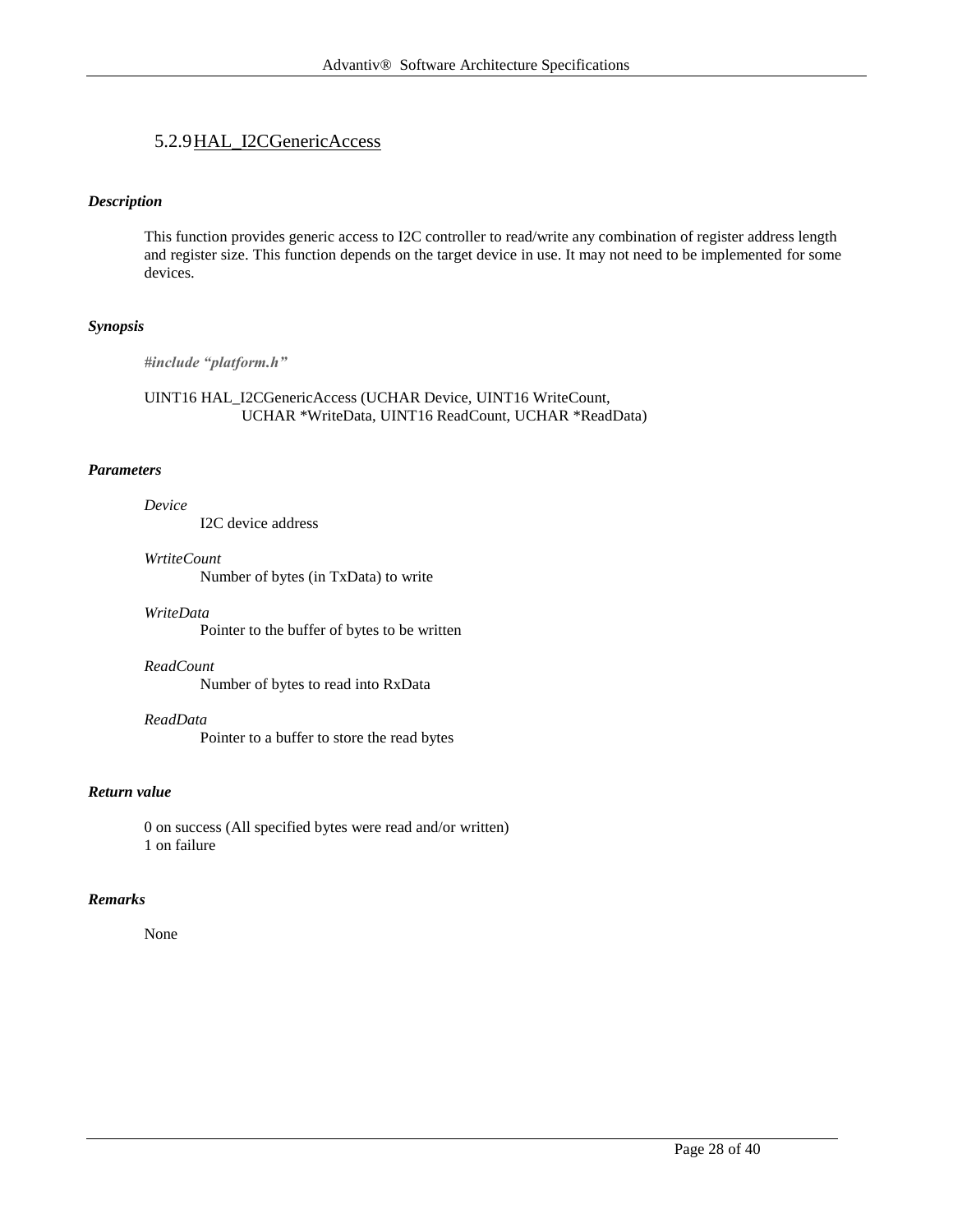# 5.2.10 HAL\_DelayMs

#### <span id="page-28-0"></span>*Description*

Suspend execution by the specified number of milliseconds.

#### *Synopsis*

*#include "platform.h"*

#### **void** HAL\_DelayMs (UINT16 Counter)

#### *Parameters*

*Counter* Required delay in milliseconds.

#### *Return value*

None

#### *Remarks*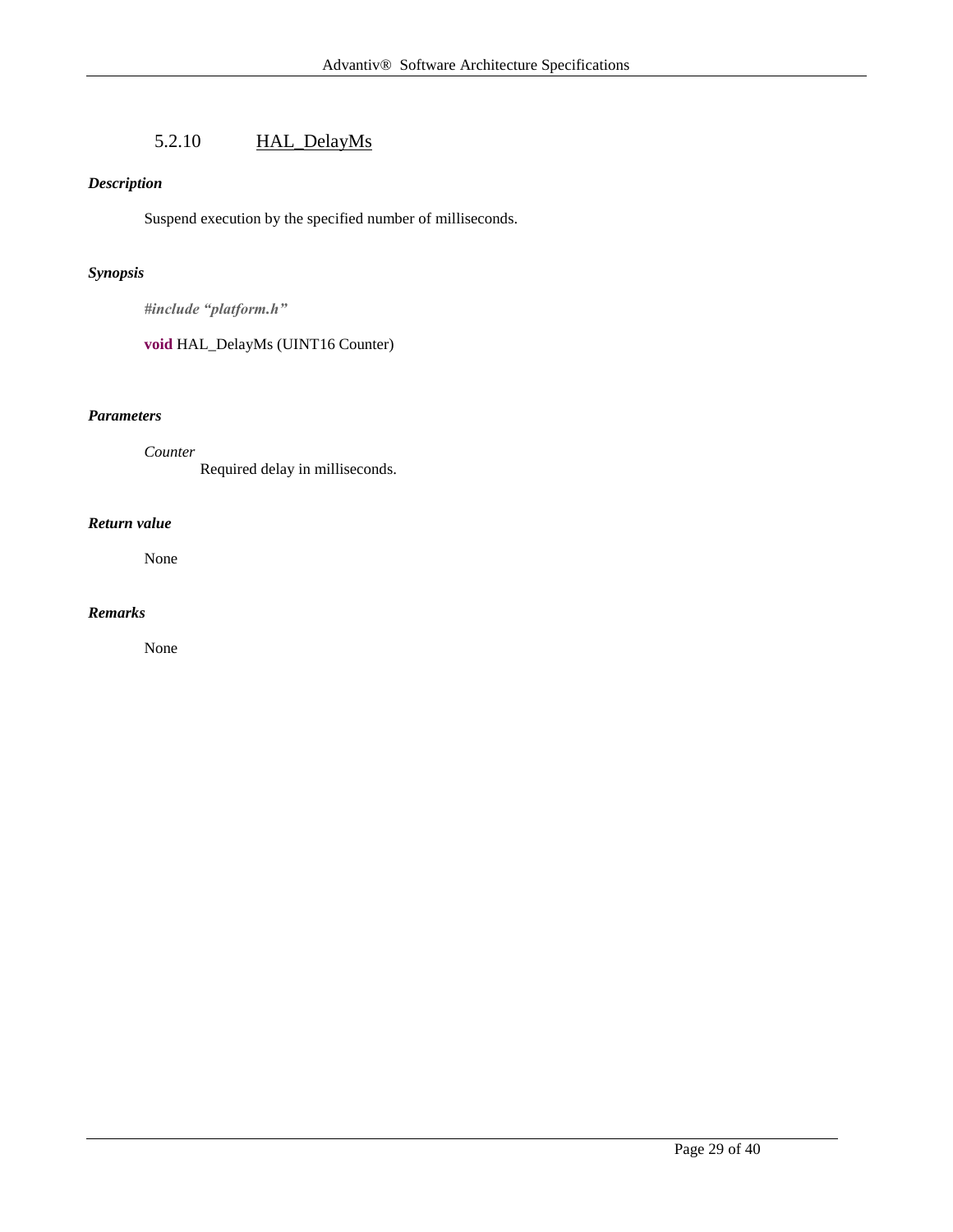# <span id="page-29-0"></span>5.2.11 HAL\_GetCurrentMsCount

#### *Description*

Get the current value of a free running milliseconds counter.

#### *Synopsis*

*#include "platform.h"*

UINT32 HAL\_GetCurrentMsCount (**void**)

#### *Parameters*

*None*

#### *Return value*

The return value is the current count of a free-running milliseconds counter. If the counter reaches 0xffffffff, it wraps to 0.

#### *Remarks*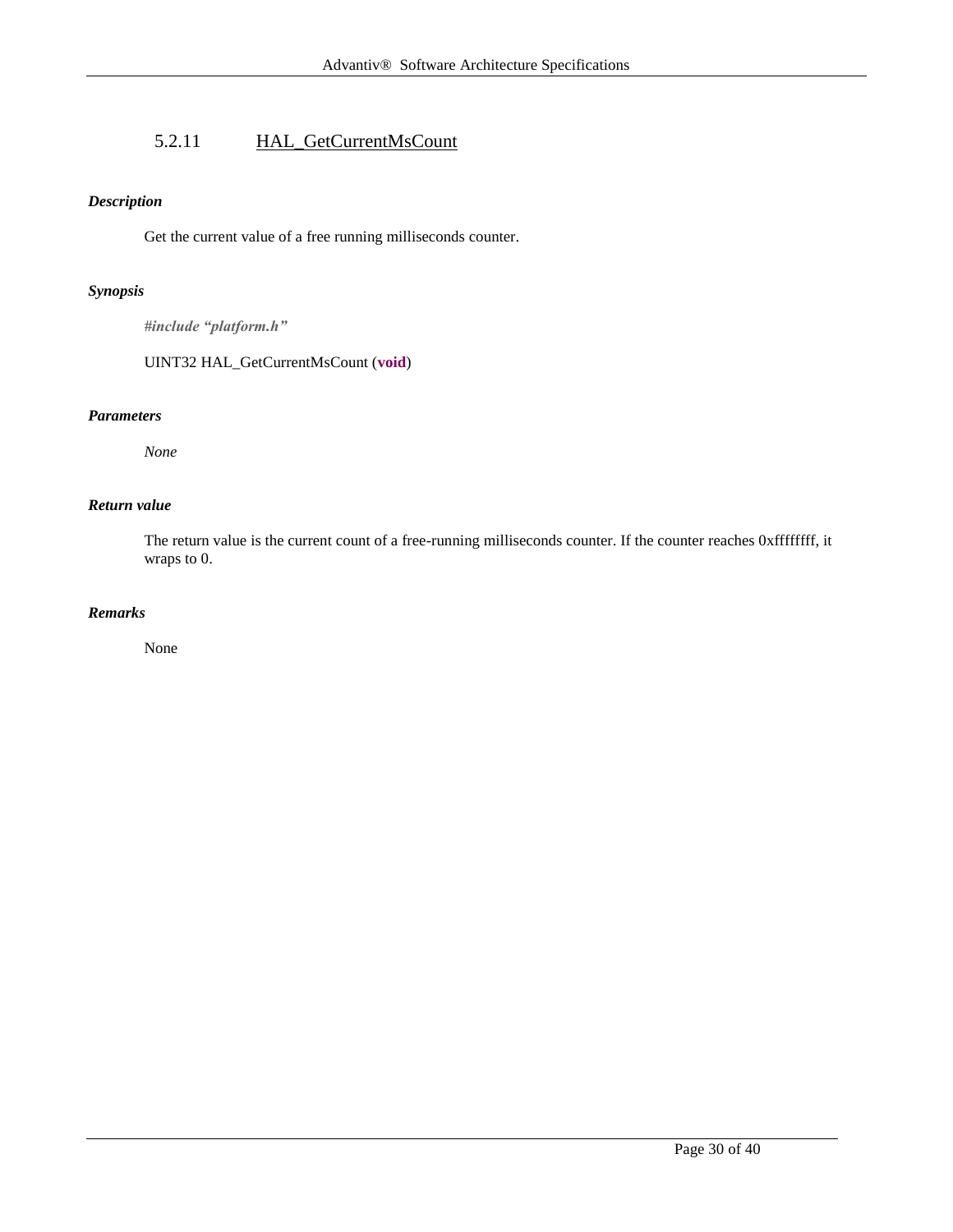# 5.2.12 HAL\_GetUartByte

#### <span id="page-30-0"></span>*Description*

Read a character from the console.

#### *Synopsis*

*#include "platform.h"*

BOOL HAL\_GetUartByte (UCHAR \*UartCh)

#### *Parameters*

#### *UartCh*

Pointer to receive read byte from the console.

#### *Return value*

The return value is TRUE if a byte was available and FALSE if no byte is available. If a new byte is available, it will be removed from the console buffer and returned in UartCh.

#### *Remarks*

This is a non-blocking function. It returns immediately regardless if a byte is available at the console or not.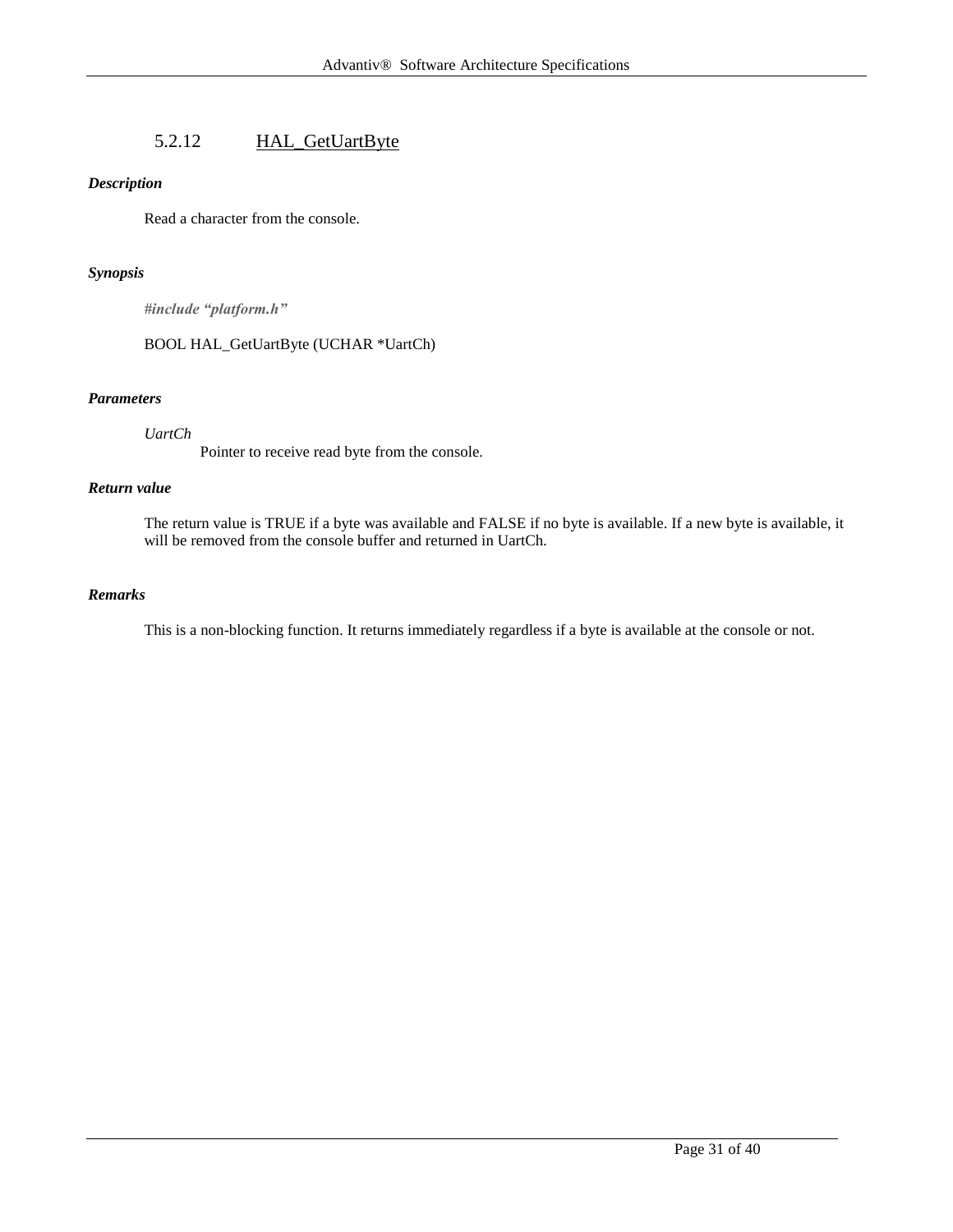# 5.2.13 HAL\_SendUartByte

#### <span id="page-31-0"></span>*Description*

Write a character to the console.

#### *Synopsis*

*#include "platform.h"*

BOOL HAL\_SendUartByte (UCHAR UartCh)

#### *Parameters*

*UartCh*

Byte to be sent to the console.

#### *Return value*

The return value is TRUE if the byte was sent and FALSE if the byte could not be sent.

#### *Remarks*

This is a non-blocking function. It returns immediately regardless if the byte was sent or not.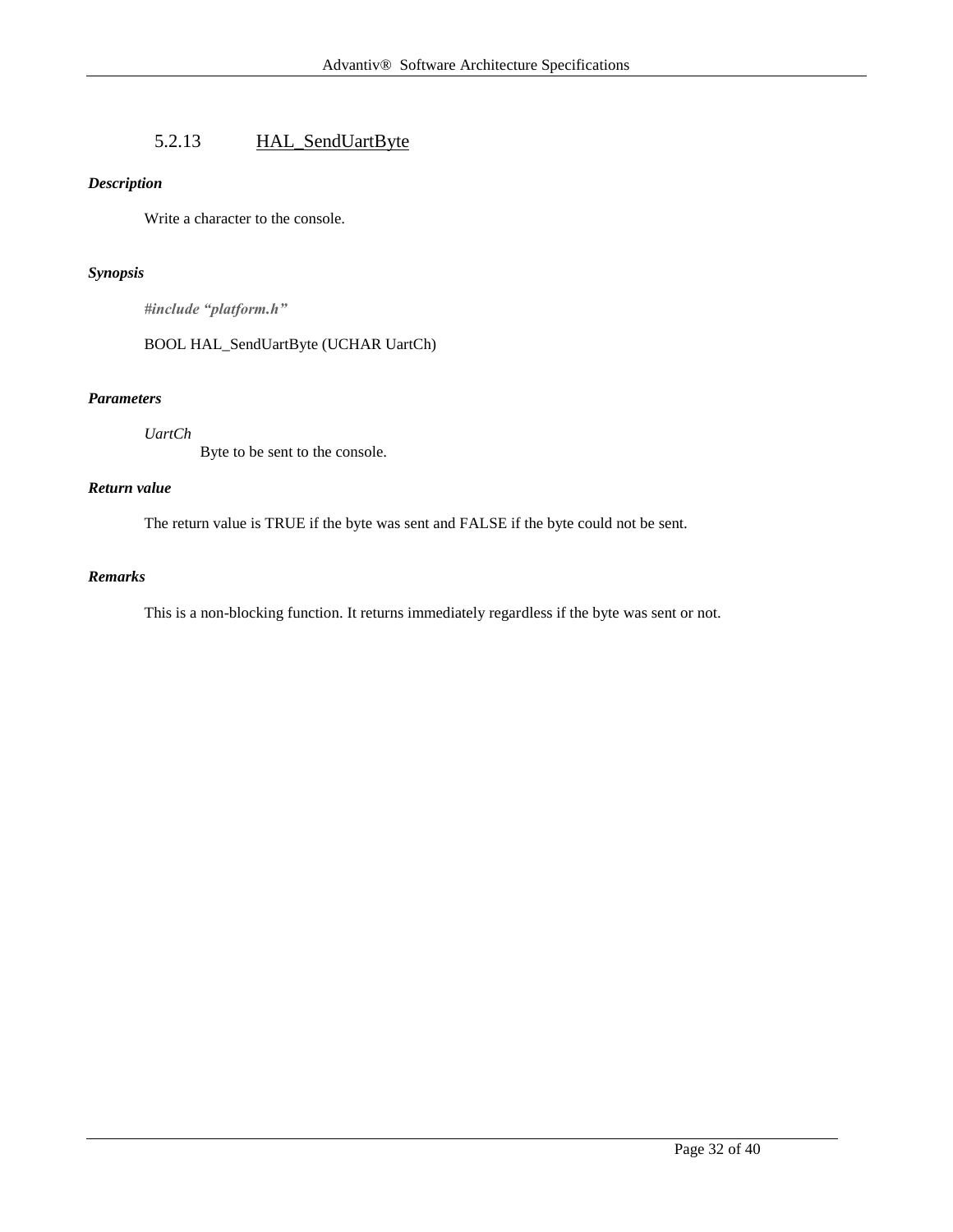# 5.2.14 HAL\_RxInt1Pending

#### <span id="page-32-0"></span>*Description*

Read the state of HDMI RX interrupt 1 line. HDMI RX has two interrupt lines, INT1 and INT2. Depending on which interrupt line is used as the RX interrupt, this function may not need to be implemented.

#### *Synopsis*

*#include "platform.h"*

BOOL HAL\_RxInt1Pending (**void**)

#### *Parameters*

*None*

#### *Return value*

The return value is TRUE if HDMI RX Interrupt 1 line is asserted (interrupt is pending) and FALSE if HDMI TX interrupt line is not asserted.

#### *Remarks*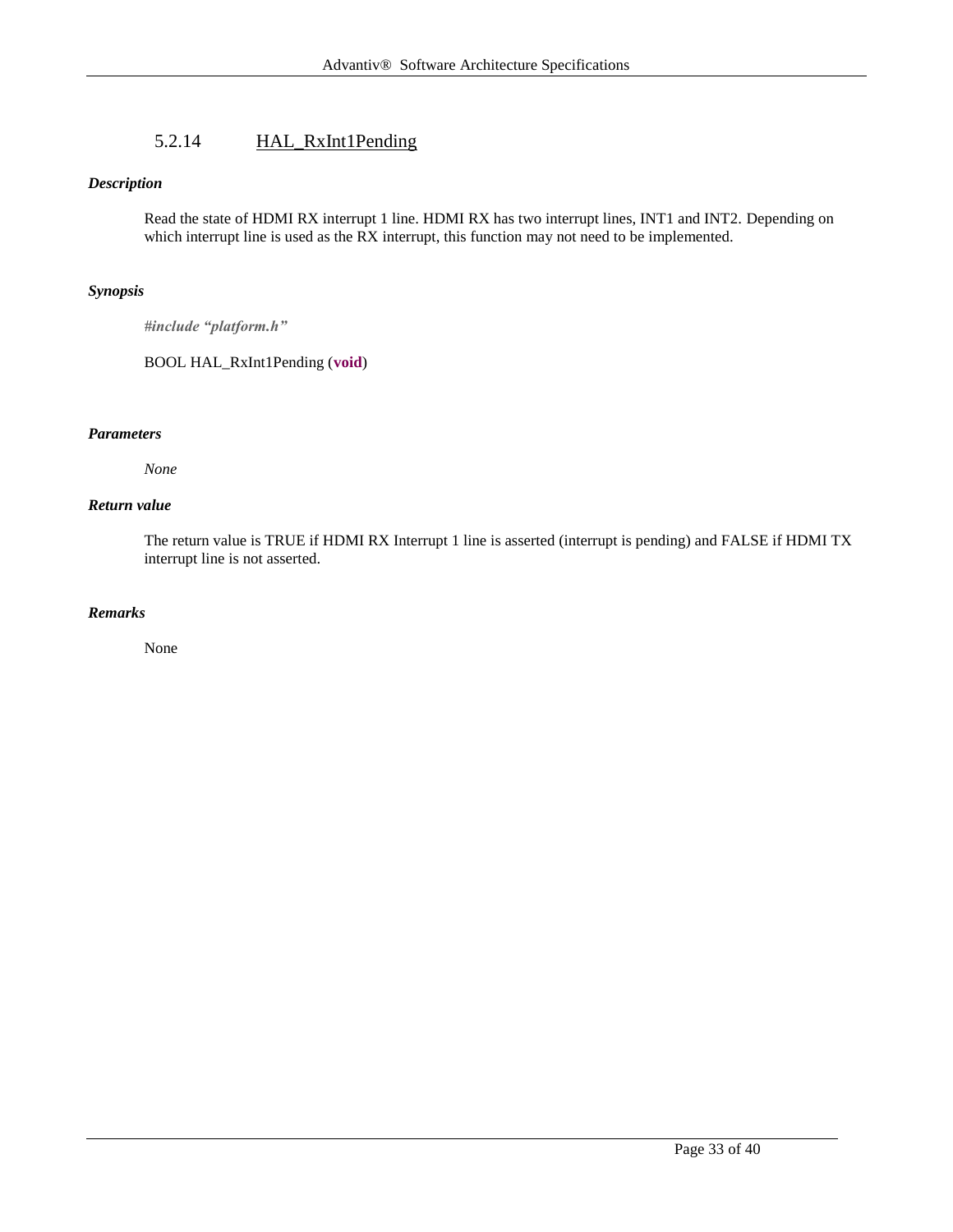# 5.2.15 HAL\_RxInt2Pending

#### <span id="page-33-0"></span>*Description*

Read the state of HDMI RX interrupt 2 line. HDMI RX has two interrupt lines, INT1 and INT2. Depending on which interrupt line is used as the RX interrupt, this function may not need to be implemented.

#### *Synopsis*

*#include "platform.h"*

BOOL HAL\_RxInt2Pending (**void**)

#### *Parameters*

*None*

#### *Return value*

The return value is TRUE if HDMI RX Interrupt 2 line is asserted (interrupt is pending) and FALSE if HDMI TX interrupt line is not asserted.

#### *Remarks*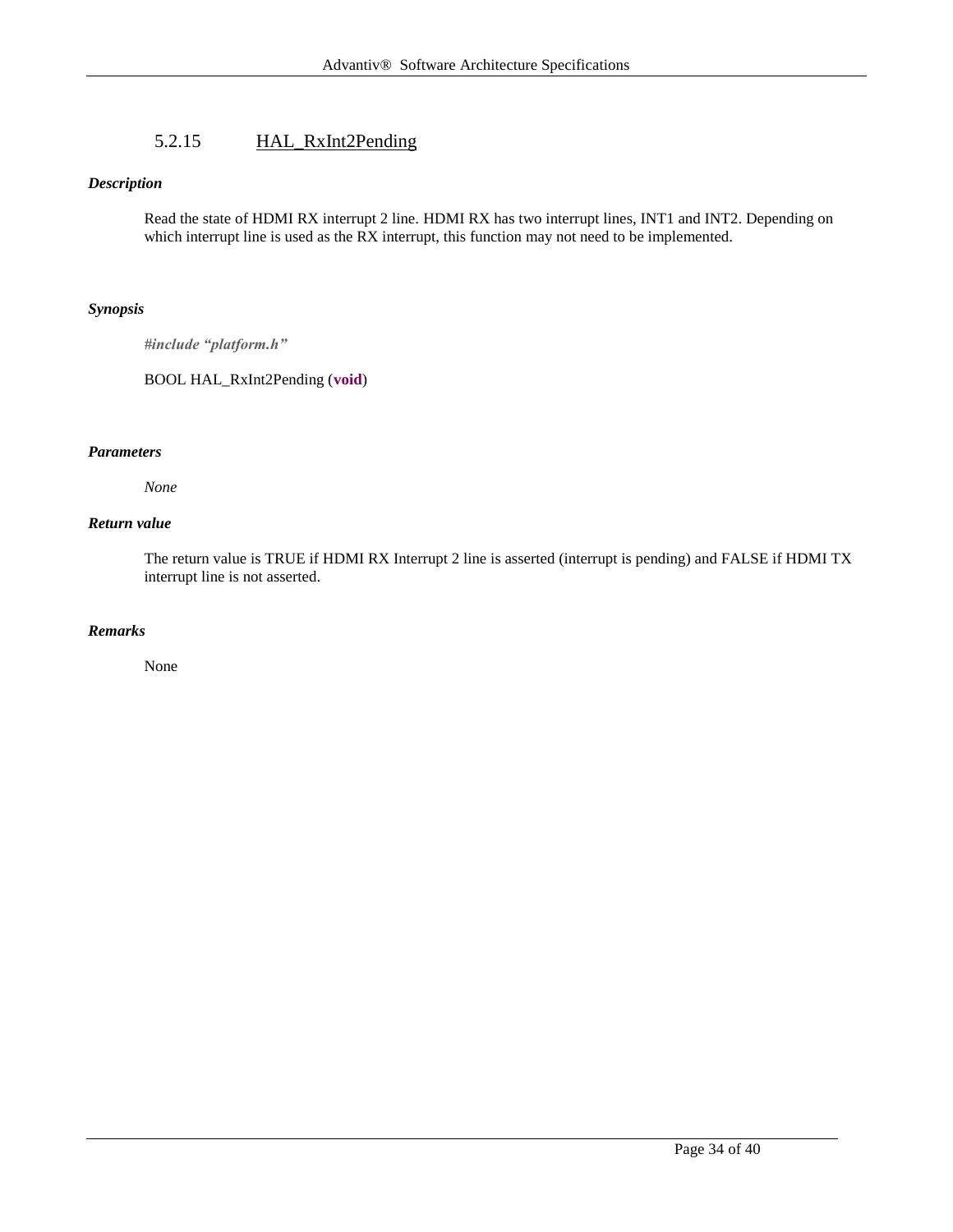# 5.2.16 HAL\_TxIntPending

#### <span id="page-34-0"></span>*Description*

Read the state of HDMI TX interrupt line.

#### *Synopsis*

*#include "platform.h"*

BOOL HAL\_TxIntPending (**void**)

#### *Parameters*

*None*

#### *Return value*

The return value is TRUE if HDMI TX interrupt line is asserted (interrupt is pending) and FALSE if HDMI TX interrupt line is not asserted.

#### *Remarks*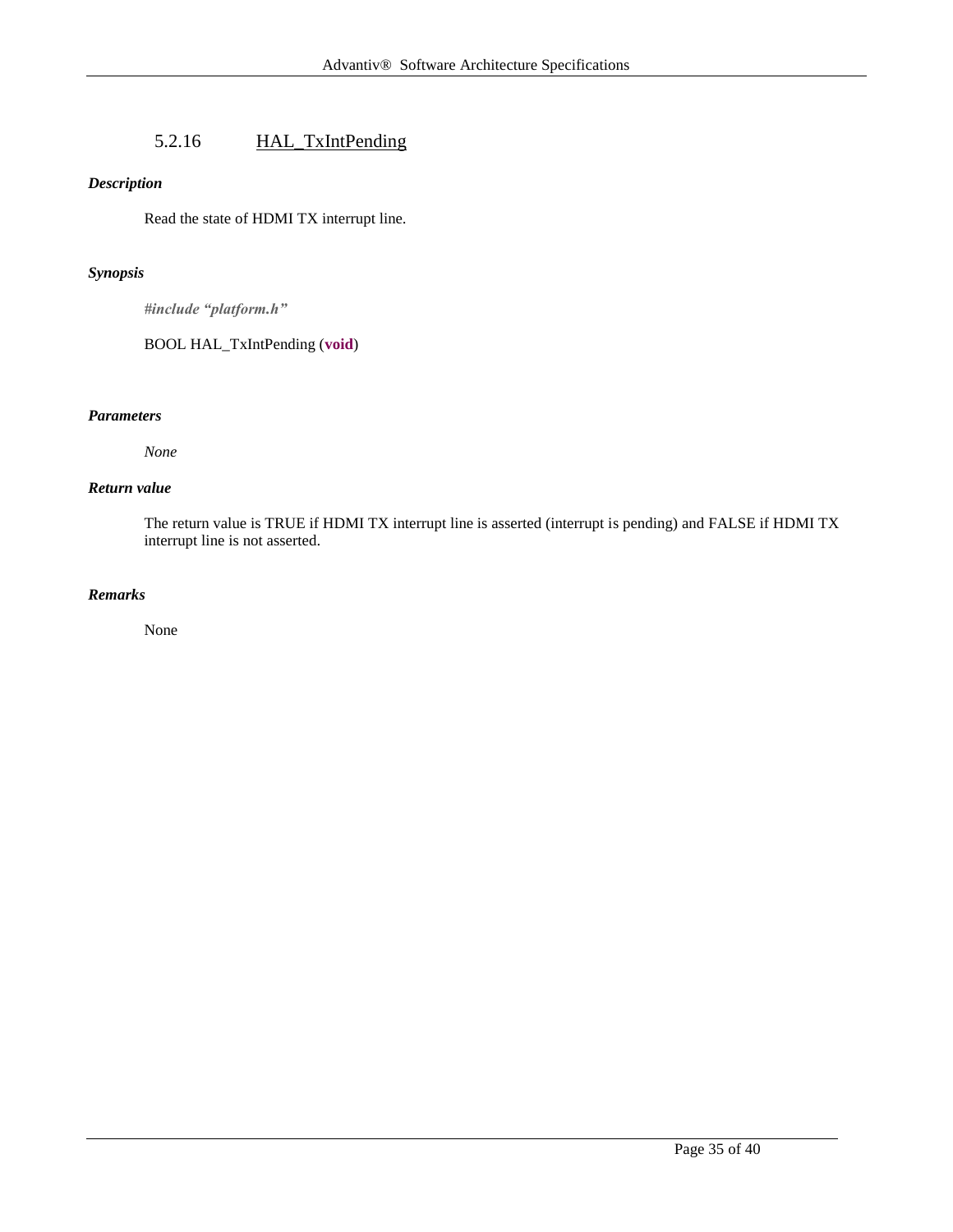# 5.2.17 HAL\_PlatformInit

#### <span id="page-35-0"></span>*Description*

Initialize the hardware platform and bring it to a known state.

#### *Synopsis*

*#include "platform.h"*

#### **void** HAL\_PlatformInit (**void**)

#### *Parameters*

*None*

#### *Return value*

None

#### *Remarks*

This function is normally called once during application initialization.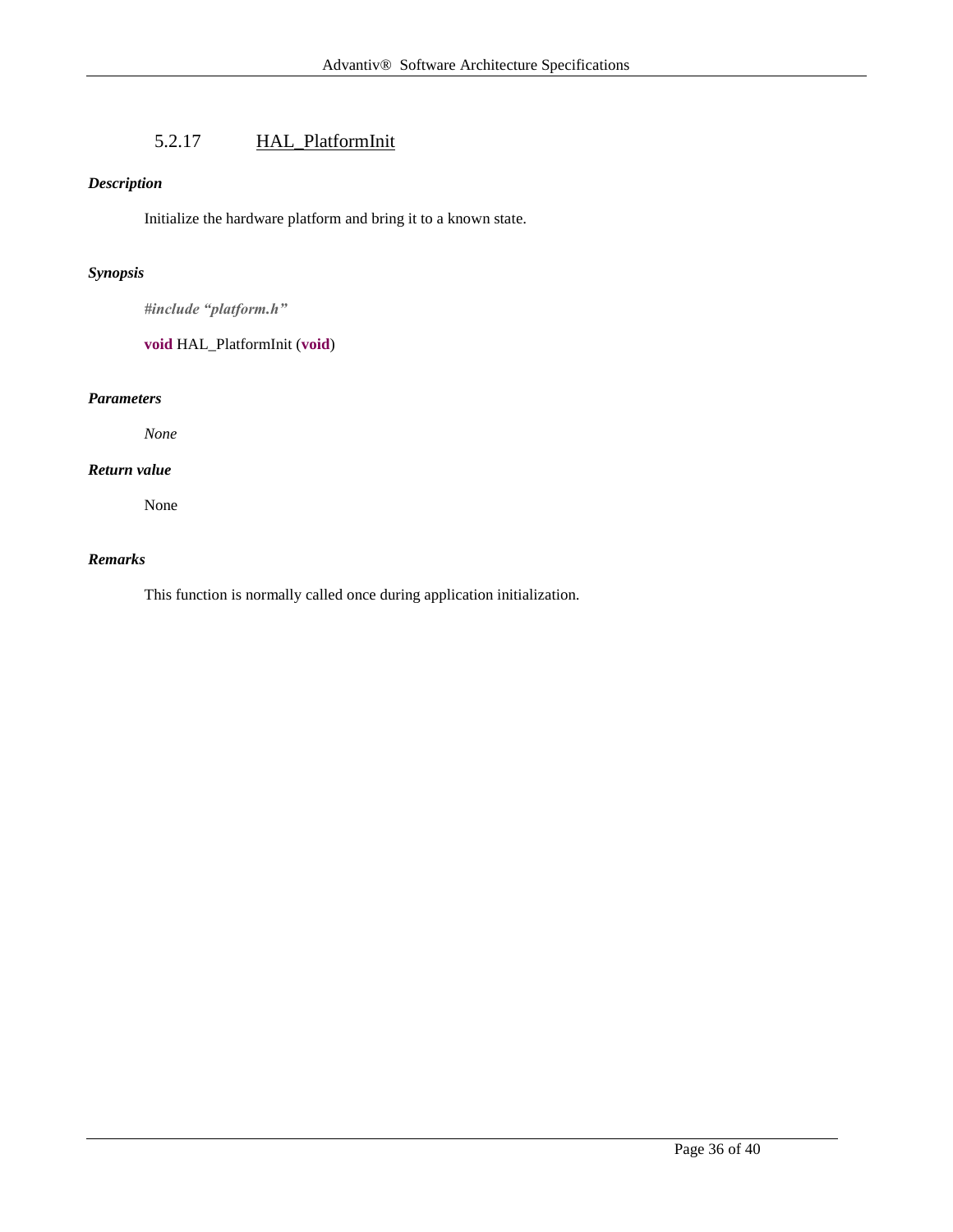# 5.2.18 HAL\_AssertRxHPD

#### <span id="page-36-0"></span>*Description*

Set Hot Plug Detect state for selected HDMI RX port. This function uses the hardware platform to control HPD signal for RX devices that can not control the HPD signal internally. For RX devices with built-in HPD control, this function can be ignored.

#### *Synopsis*

*#include "platform.h"*

**void** HAL\_AssertHPD (UCHAR PortIndex, BOOL Assert)

#### *Parameters*

#### *PorIndext*

Specify the HDMI RX port index (0-3) to change the state of its Hot-Plug-Detect signal. The value ALL\_PORTS indicate that the required change in HPD state applies to all RX ports.

#### *Assert*

This value indicates the required state of Hot Plug Detect for the selected port. Set to TRUE to turn HPD on, and FALSE to turn HPD off.

#### *Return value*

None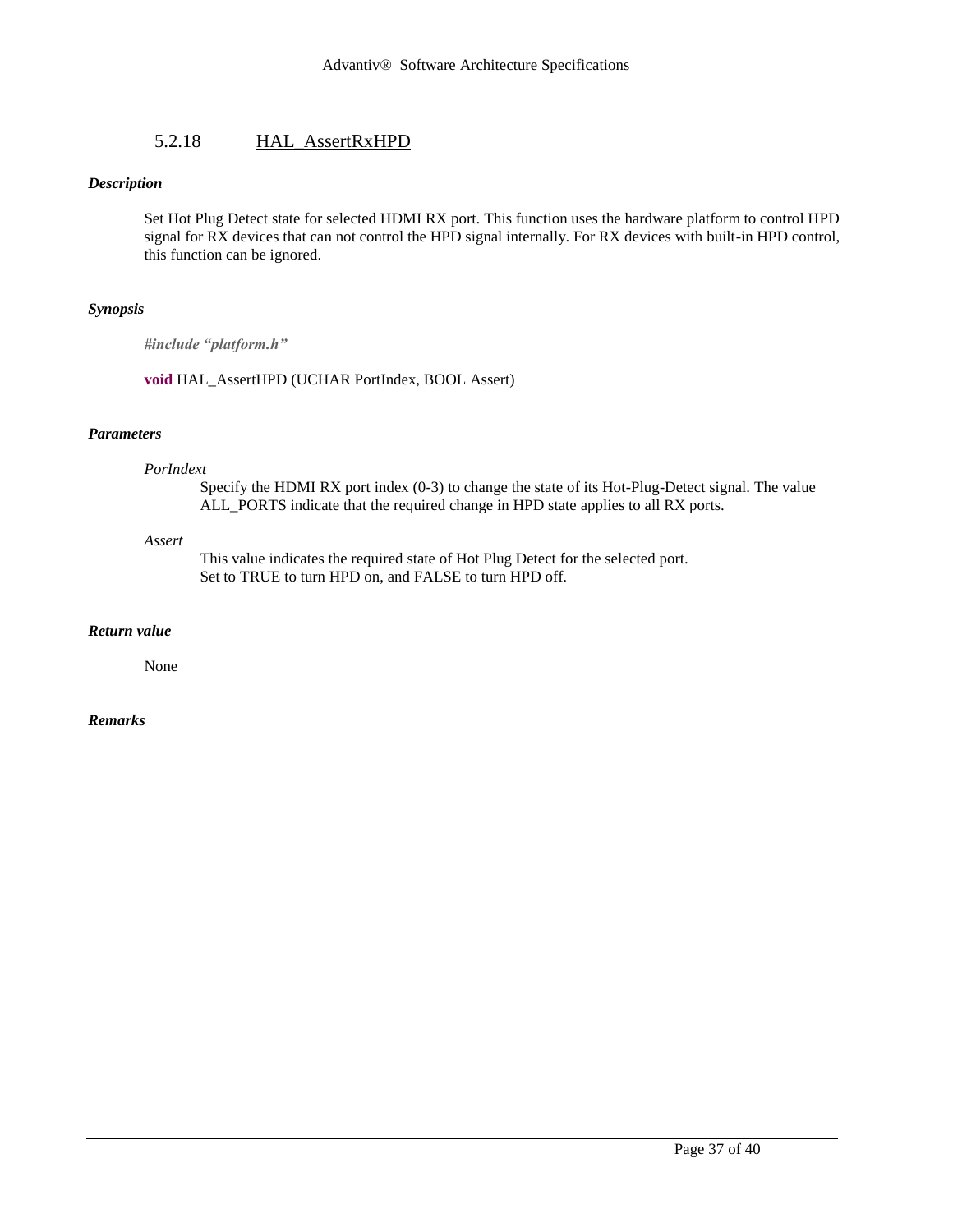# 5.2.19 HAL\_IsRxHPDOn

#### <span id="page-37-0"></span>*Description*

Return the current state of HDMI RX port Hot Plug Detect signal. This function uses the hardware platform to return the status of RX HPD signal for RX devices that can not control the HPD signal internally. For RX devices with built-in HPD control, this function can be ignored.

#### *Synopsis*

*#include "platform.h"*

BOOL HAL\_IsRxHPDOn (UCHAR PortIndex)

#### *Parameters*

#### *PortIndex*

Specify the HDMI RX port index (0-3) to return the state of its Hot-Plug-Detect signal.

#### *Return value*

The state of Hot Plug Detect signal for the selected port. Returns TRUE if HPD is asserted and FALSE if HPD is not asserted.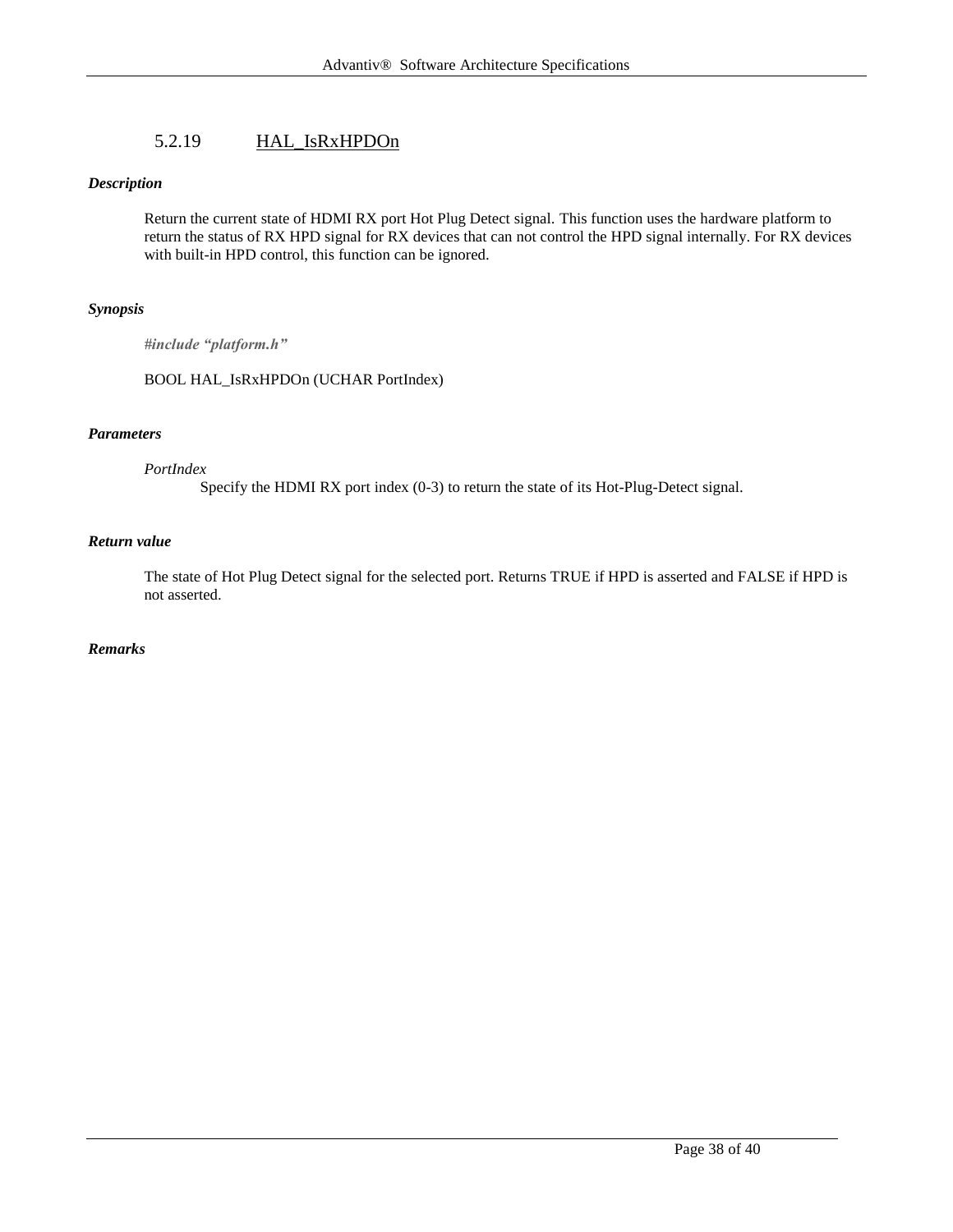## <span id="page-38-0"></span>5.2.20 HAL\_Rx5VDetected

#### *Description*

Return the current state of HDMI RX port +5 volts signal. This function uses the hardware platform to return the status of RX cable-detect (+5 volts) signal for RX devices that can not sense the cable-detect signal internally. For RX devices with built-in cable-detect sensing, this function can be ignored.

#### *Synopsis*

*#include "platform.h"*

BOOL HAL\_Rx5VDetected (UCHAR PortIdx)

#### *Parameters*

*Port*

The HDMI RX port index  $(0-3)$  to return the state of it's  $+5$  Volts signal.

#### *Return value*

The state of the +5 volts signal for the selected HDMI port. Returns TRUE if +5 volts is asserted (high) and FALSE if  $+5$  volts is not asserted (low).